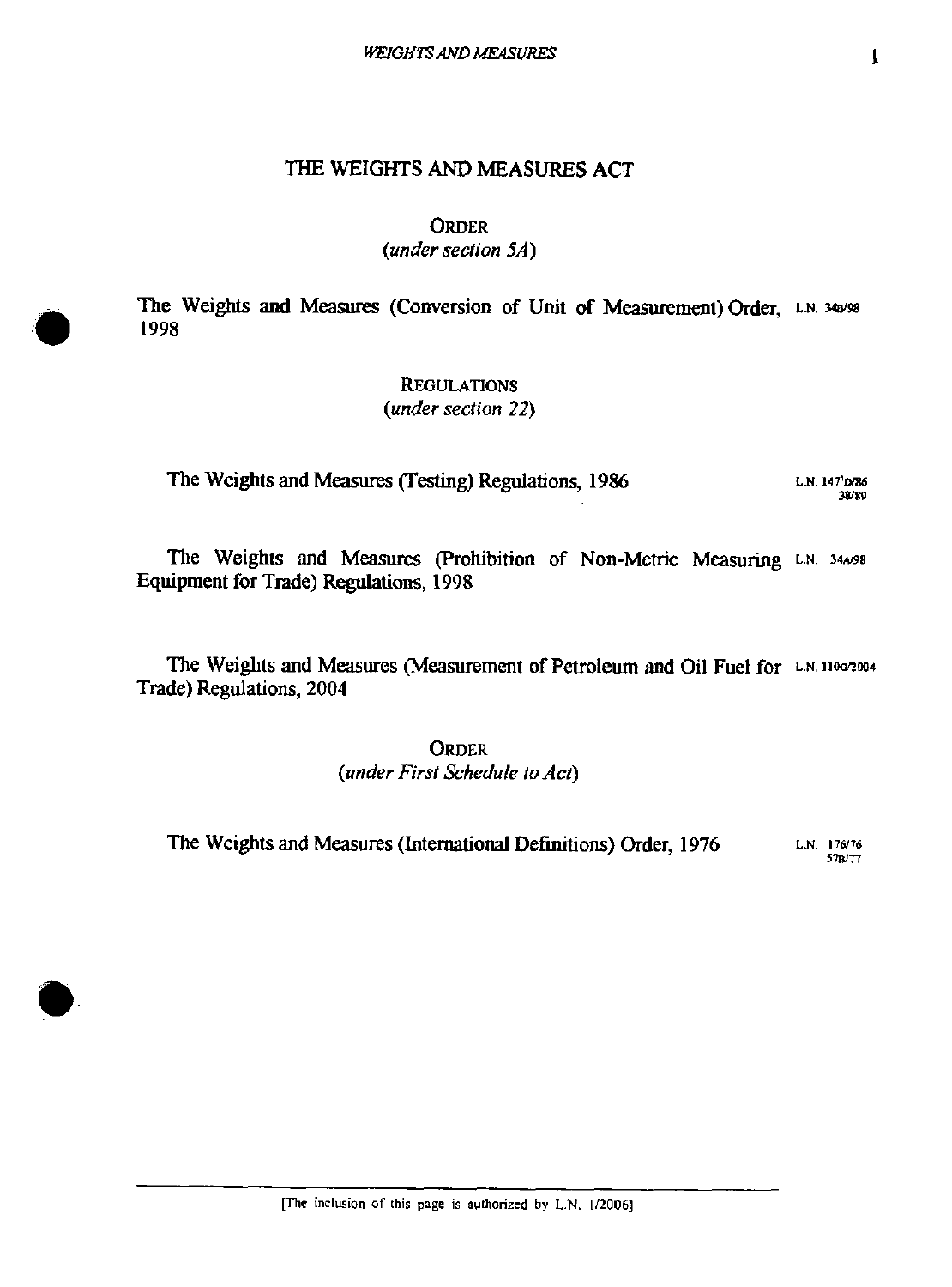### *WEIGHTS AND MEASUaBS*

# THE WEIGHTS AND MEASURES ACT

### **ORDER**

*(under section* 5A)

# THE WEIGHTS AND MEASURES (CONVERSION OF UNIT OF MEASUREMENT) ORDER, 1998

*(Made by the Minister on the 15th day of June, 1998)* L.N. **34B/98** 

1. This Order may be cited as the Weights and Measures (Conversion of Unit of Measurement) Order, 1998.

**2.** On or before the 1st day of September, 1998, the units **of** measurement used in the industries specified in the Schedule shall be converted **Schedule.**  to metric units.

**SCHEDULE** (Paragraph 2)

# *Industries Converting to Metric Urtu'ts* **of** *Measurement*

- 1. The **building** and engineering construction induskies.
- 2. The fuel, power, transport and communications industries.
- 3. The manufacturing and processing industries.
- 4. The mineral extraction and natural resources industries.
- 5. The public relations and information industries.
- 6. The agricultural, land and fisheries industries.
- 7. The retail industry, except in-
	- **(a) public** markets as defined in section **130** of the Kingston **ad** St. Andrew Corporation Aot; **and**
	- $(b)$  markets to which the Parochial Markets Act applies. **1953 Edtn.**

.- -- - - - - **[The inclusion of this page is authorized by L.N. 54/20001**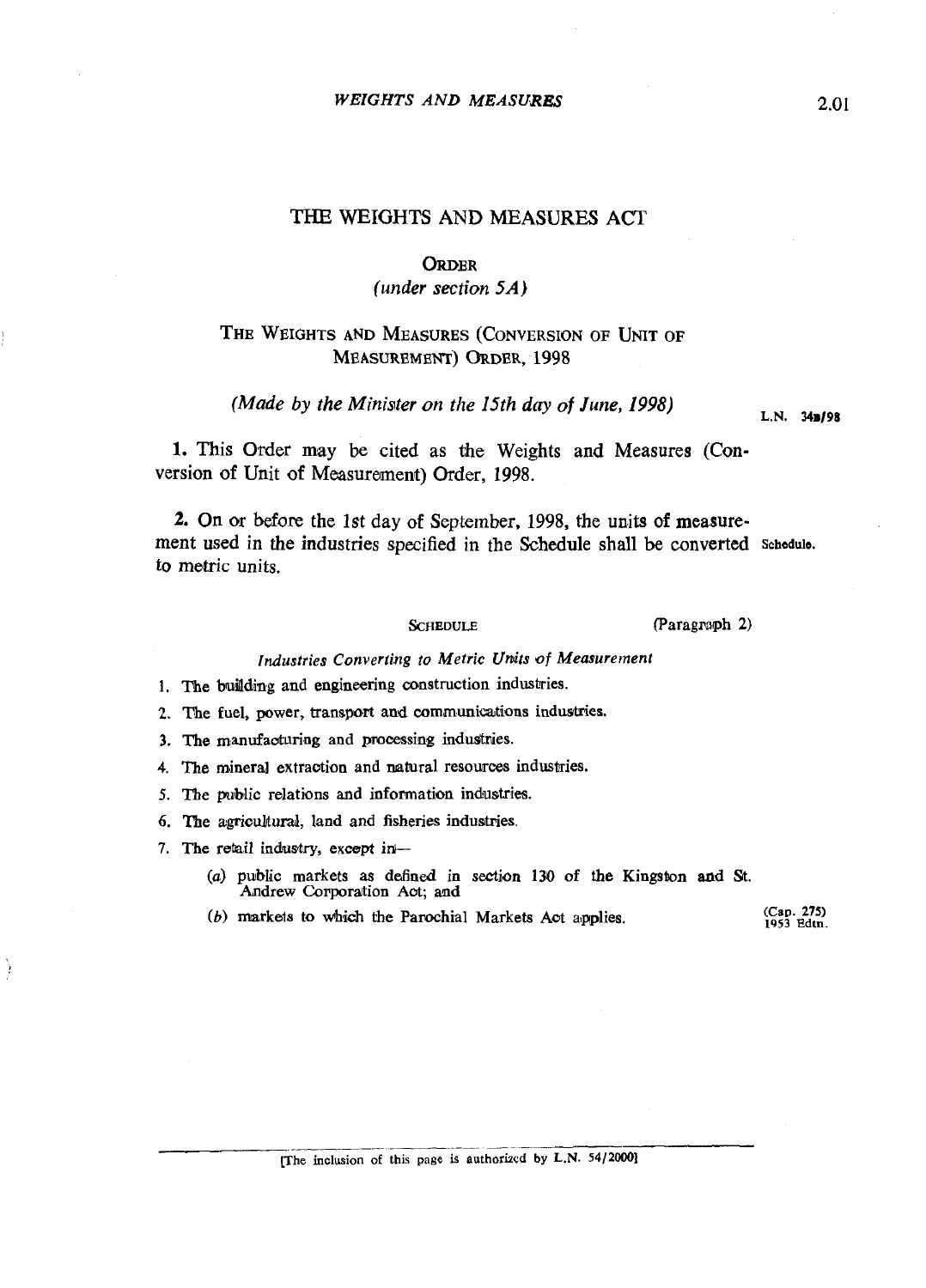# **REGULATIONS**  *(under section* **22)**

THE WEIGHTS AND MEASURES (TESTING) REGULATIONS, 1986

*(Made by the Minister on the 15th day of July, 1986)* L.N.  $147v_{D}/86$ 

1. These Regulations may be cited as the Weights and Measures (Testing) Regulations, **1986.** 

*Amdt* :<br>**L**.N. 38/89

# 2. In these Regulations-

- "automatic weighing machine" means a machine in which special self-acting machinery is introduced to effect an automatic feed, the rapid weighing of given loads, the registration and summation of loads, and other similar purposes or some of these purposes;
- "beam scale" means any equal-armed weighing equipment. the pans of which are below the beam;
- "capacity" means, in relation to a weighing equipment, the maximum load which the equipment is constructed to weigh;
- "counter machine" means any equal-armed weighing equipment of **a** capacity not exceeding one hundredweight, the pans of which are above the beam, and includes, together with the ordinary type, such equipment as are specially designed for counter use, and which do not exceed the said capacity;
- "dead-weight machine" means any weighing equipment similar in principle of construction to a counter machine but of a capacity **of** one hundredweight or more, and includes- -
	- (a) such an equipment with the weighing platform near to the ground and with the connecting stays or hooks above the beam, and commonly known as a low pattern machine or cotton machine;
	- *(b)* such an equipment with the weighing platform at any convenient height and with the connecting stays or hooks below the beam, and oommonly known as a high pattern machine or single machine: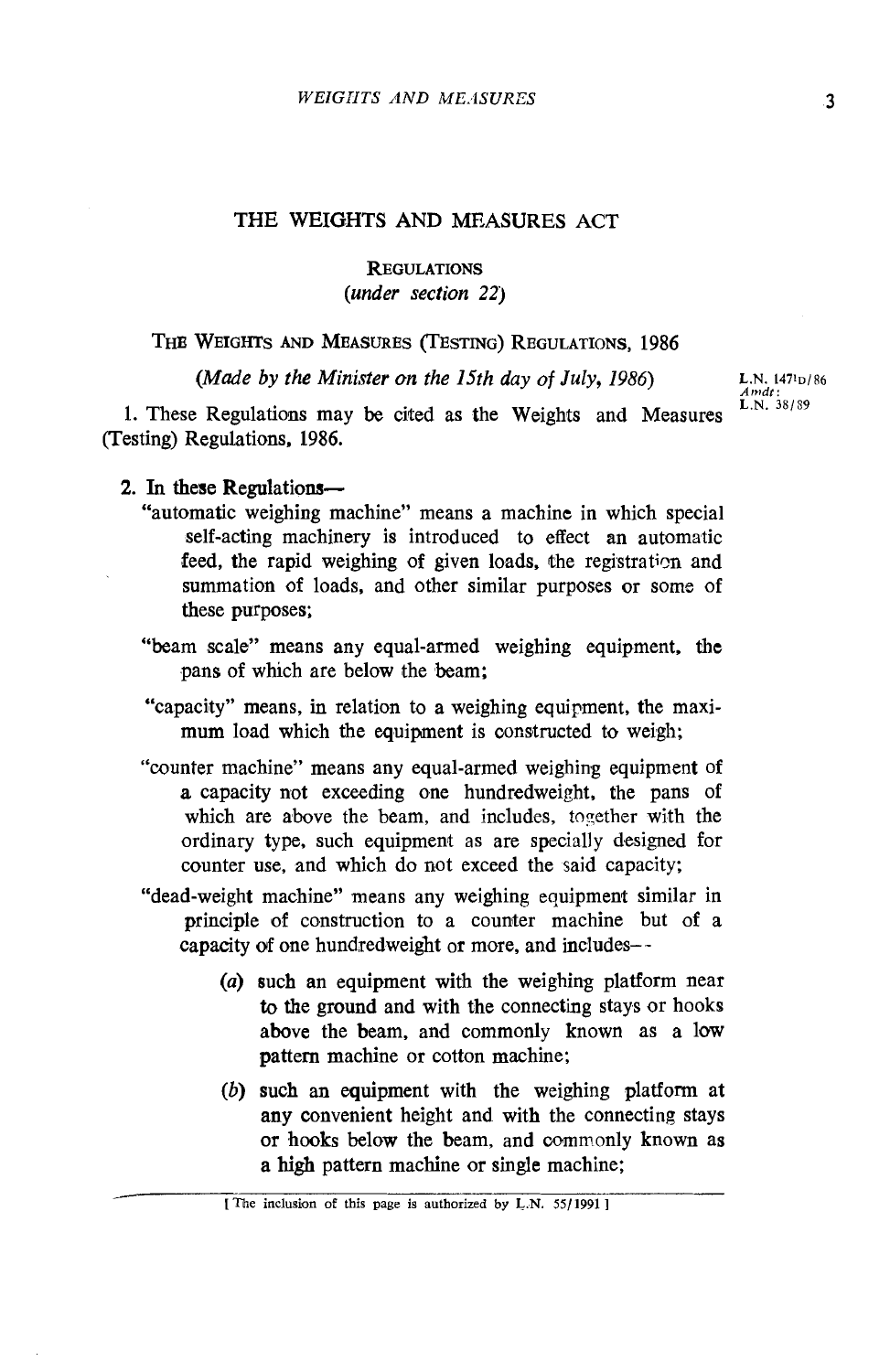**(c)** such an equipment which combines the characteristics of the equipment described in paragraphs **(a)** and (b), and commonly known as a double machine.

**3.** These Regulations shall apply to all weighing or measuring equipment for sale or for use for trade for the measurement of length, volume, capacity and mass, including but not limited to the following classes-

- **(a)** linear measures;
- (b) liquid capacity measures;
- **(c)** dry capacity measures;
- (d) beam scales:
- *(e)* balances;
- (f) counter machines;
- (g) spring balances;
- *(h)* steelyards;
- **(13** dead-weight machines;
- **(j)** platform weighing machines;
- (k) weighbridges;
- $(D)$  crane weighing machines;
- *(m)* automatic weighing machines,

but does not apply to any weighing or measuring equipment-

- (i) for use by the public for weighing a person;
- (ii) for use only for weighing coins for currency notes for the purpose of determining their number.

4. Any person who has any weighing or measuring equipment which he intends to sell or to use for trade shall, before he so sells or uses that equipment for trade, give to the Bureau notice in writing-

- (a) of his intention to sell or use the equipment for trade;
- *(b)* specifying the equipment and the place at which the equipment is kept.

5.-(1) As soon as may be after the Bureau receives a notice under regulation 4 the Bureau shall cause an inspector to visit the place specified in the notice and test the equipment by means of such standards and testing equipment as he considers appropriate, and in accordance with the provisions of Parts **I1** and **111** of the Act.

- **(2)** Upon completion of the test-
- **(a)** the person who presented the equipment for testing shall pay to the Bureau a fee calculated according to the formula set (a) the person who presented the equipment for testing shall pay<br>to the Bureau a fee calculated according to the formula set<br>out in the Schedule, or a fee of \$25, whichever is the greater:<br>(The inclusion of this page is au

[The inclusion of this page is authorized by L.N. **55/1991 1**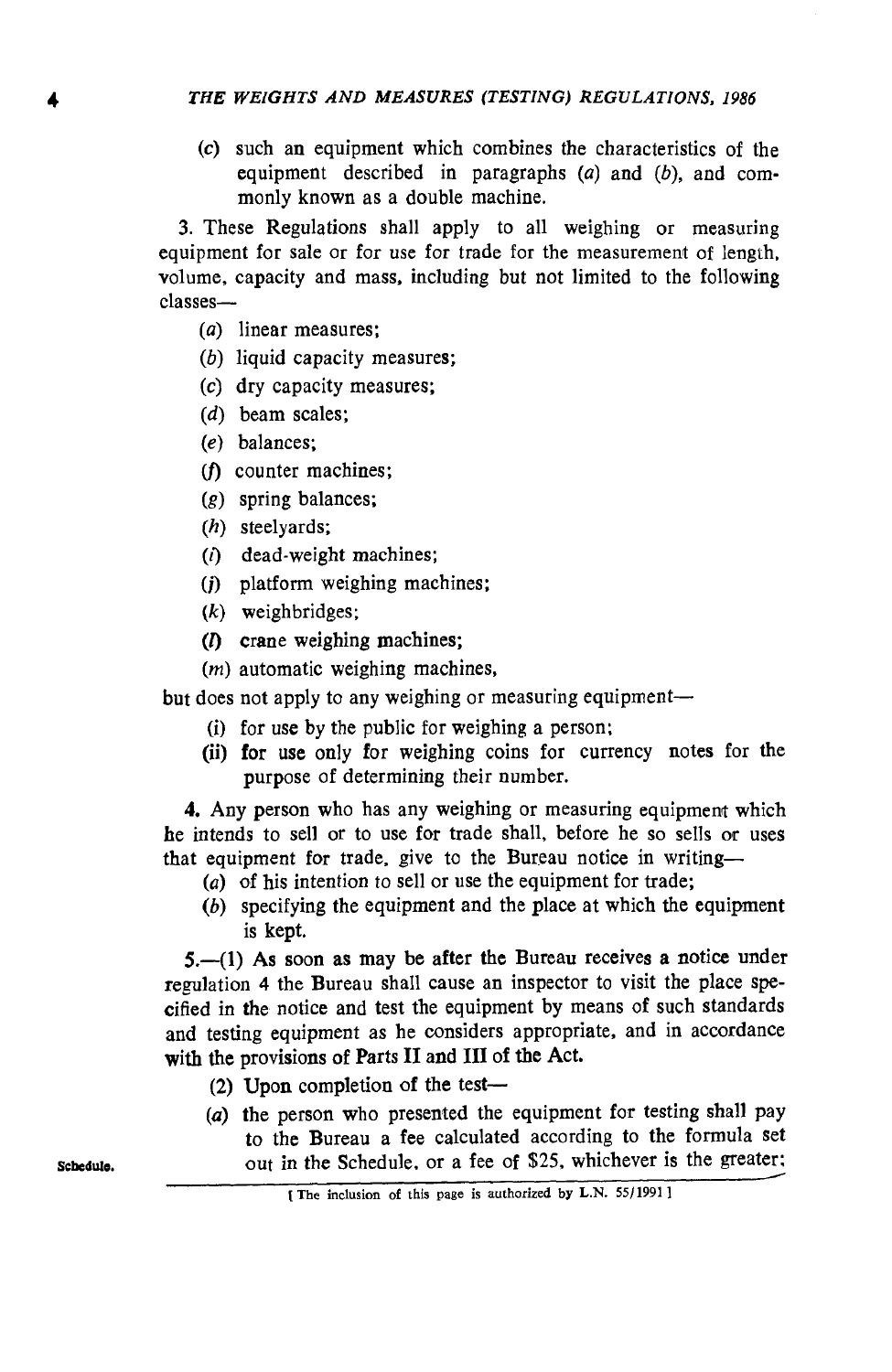- *(b)* if the equipment which is tested satisfies the requirenents of the Act, the inspector shall give to the person who presented the equipment for testing a statement in writing to the effect that the equipment is passed for sale or for use for trade, as the case may require:
- (c) the inspector shall make a record of the test and deliver it to the Bureau.
- 6. Any person who-
	- (a) contravenes the provisions of regulation 4; or
	- *(b)* forges, alters or defaces a statement in writing referred to in sub-paragraph *(b)* of paragraph **(2)** of regulation **5.**

shall be guilty of an offence and be liable on summary conviction before **a** Resident Magistrate to a fine not exceeding two thousand dollars and in default of payment to imprisonment for a term not exceeding twelve months.

**SCHEDULE** (Regulation 5 (2) )

Formula for calculation of fee

(Salary per annum of inspector)

SCHEDULE (Regulation 5 (2))<br>
Formula for calculation of fee<br>
(Salary per annum of inspector)<br>
Cost per man-hour =  $\frac{\sqrt{N_0}}{N_0}$  (No. of hours per annum worked) (No. of hours per annum worked) (for Bureau )

Note: The factor is based on the cost of the Bureau's operations during the last financial year preceding the date of the test.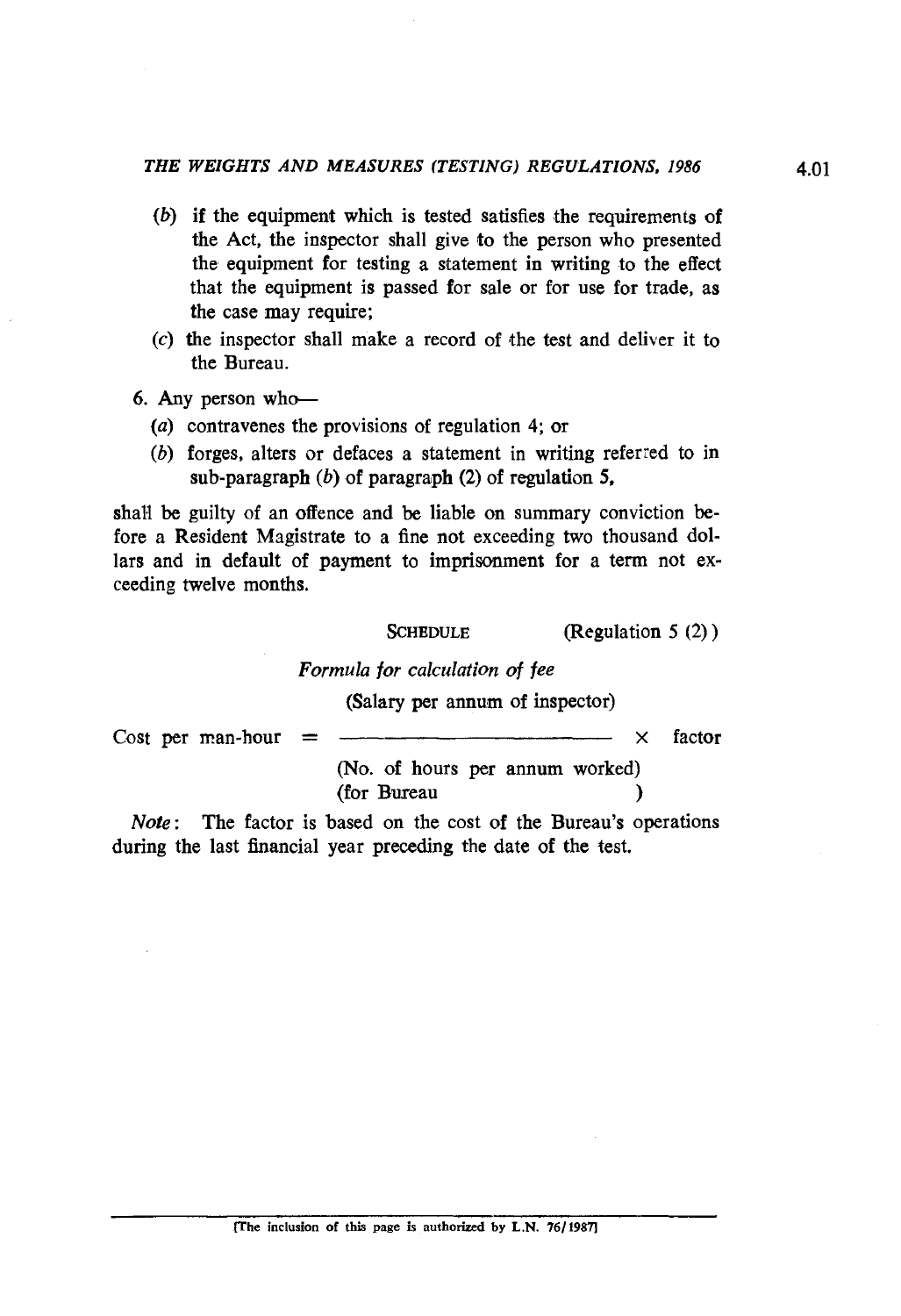# **REGULATIONS** *(under section 22)*

# THE WEIGHTS AND MEASURES (PROHIBITION OF NON-METRIC MEASURING EQUIPMENT FOR TRADE) REGULATIONS, **1998**

*(Made by the Minister on the 15th day of June, 1998)* L.N. 34A/98

1. These Regulations may be cited as the Weights and Measures (Prohibition of Non-Metric Measuring Equipment for Trade) Regulations, 1998.

 $2,-(1)$  No person shall import into Jamaica any weighing or measuring equipment designed to be used for Ihe purpose of trade unless the Bureau notifies the person of its approval of the equipment in writing.

(2) No person shall import any non-metric weighing or measuring equipment for which the Bureau has not issued an approval.

(3) A person who is desirous of importing into Jamaica any weighing or measuring equipment designed to be used for the purpose of trade shall provide the Bureau, in advance of the importation, with a certificate in relation to the equipment from the appropriate centifying body in the country of origin of the equipment.

(4) In paragraph (2) "non-metric weighing or measuring equipment" means equipment which indicates in imperial units, or in both imperial and metric units.

3. No person shall use for the purpose of trade or have in his possession for use for the purpose of trade any weighing or measuring equipment the unit of which is denoted in a unit other than the units specified in the First Schedule to the Aot.

4. A person who contravenes regulation 2 or 3 commits an offence and is liable on conviction in a Resident Magistrate's Court to a fine not exceeding two thousand dollars and in default of **payment** to imprisonment for a term not exceeding twelve months or to both such fine and imprisonment.

**<sup>[</sup>The inclusion of this page is authorized by L.N. 54/20001**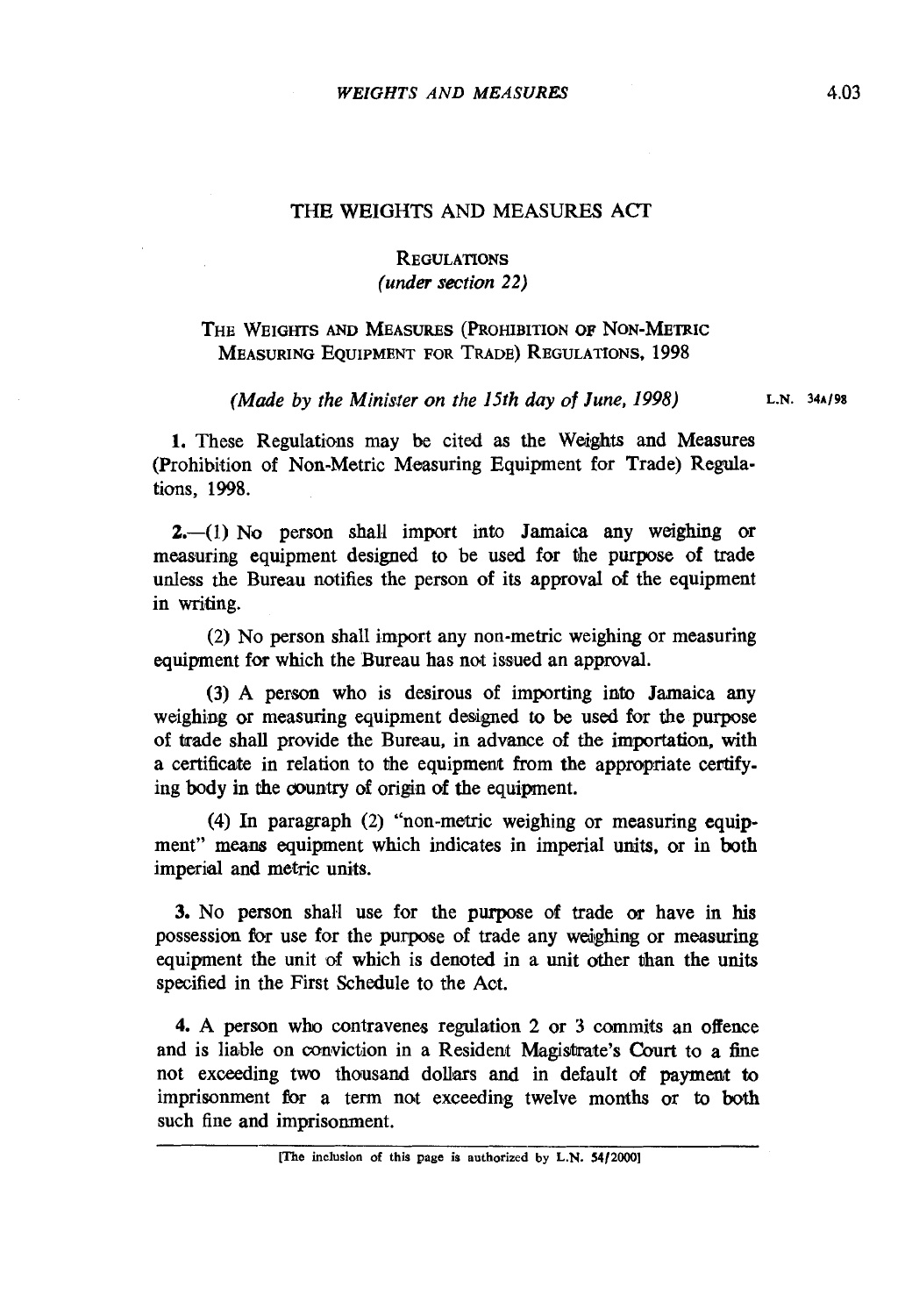# **REGULATIONS** *(under section* 22)

# THE WEIGHTS AND MEASURES (MEASUREMENT OF PETROLEUM AND OIL FUEL FOR TRADE) REGULATIONS, 2004

*(Made by the Minister on the 1st day of September, 2004)* L.N. 1106/2004

*[15th day of November, 2004]* 

# PART I. *Preliminary*

Citation. 1. These Regulations may be cited as the Weights and Measures (Measurement of Petroleum and Oil Fuel for Trade) Regulations, 2004.

2. In these Regulatioe **~n~ti~.** 

**"API** formula" means the formula set out in Schedule 1; **smedule <sup>I</sup>**

"bulk storage" means a volume of petroleum fuel in excess of 500 litres stored in a storage tank or any other container;

"bulk storage carrier" means-

- *(a)* a vehicle on which is placed a tank used for the carriage of petroleum fuel; and
- (b) an individual chassis or trailer on which is mounted a tank used for carriage of petroleum fuel;

"Bureau" means the Bureau of Standards;

"dipstick" means a rod of specified length and cross sectional dimensions or any other length-measuring instrument approved by the Bureau, which, after calibration of the compartment or **tank** in which it is **used,** is utilized to indicate the quantity of liquid in it;

"gross volume" or "quantity" means the volume of the product, usually measured by a meter or dipstick, at ambient temperature;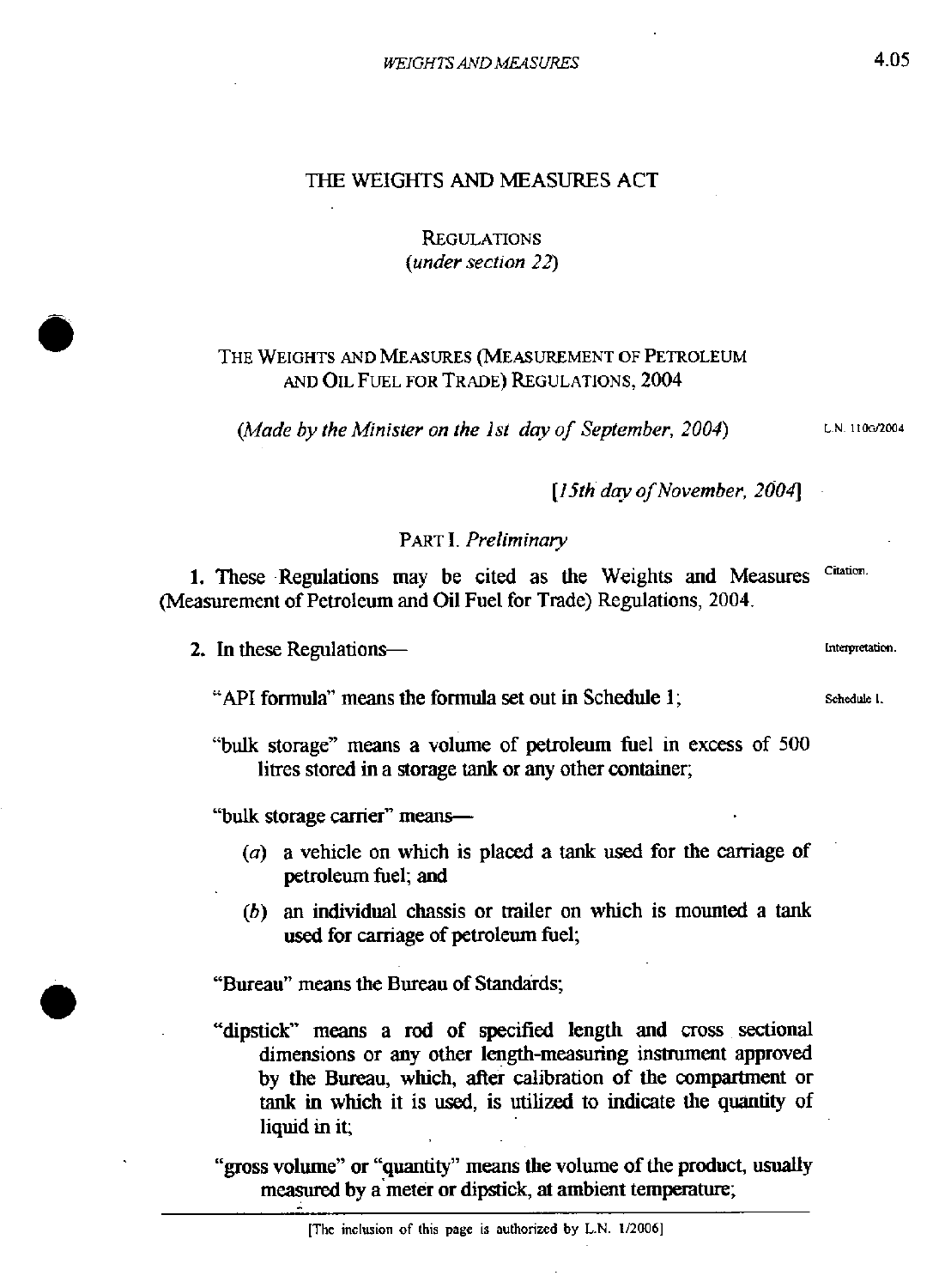### *THE WEIGHTS AND MEASURES (MEASUREMENT OF PETROLEUM AND OIL FUEL* **R3R** *TRADE)* **Wf** *NATIONS.* **<sup>2004</sup>**

"meter" means a measuring device which measures the quantity or volume of a liquid;

"net volume" has the meaning ascribed to it in the **API** formula;

"petroleum fuels" means "petroleum" and "oil fuel" **as** defined respectively in section 2 of the Petroleum and Oil Fuel (Landing and Storage) Act;

"probe" means a device which is inserted in the compartment or tank and which is used to determine the height of the liquid therein;

"storage **tank"** means a container, whether abwe ground or underground, used for bulk storage in a particular location; any storage tank calibrated by the Bureau shall be considered as a means of measure;

"tank truck or tanker wagon" means a bulk storage canier of a type used for the transporting of liquid fuels;

"temperature adjusted volume" means the gross volume corrected to the volume at the standard or reference temperature using the API conversion tables and shall be the volume used for all transactions of bulk petroleum products;

# PART **II.** Measurement of Petroleum Fuel

3. The gross volume of petroleum fuel in bulk storage carriers shall be fuel **determined by use of one of the following methods—** 

- (a) the **manual** method,
- .(b) the mechanical or electronic method;
- (c) any, or both of the methods listed in  $(a)$  and  $(b)$ ; or
- (d) any other method approved by the Bureau.

# Measurement using Positive Displacement Meter

Determination  $4.-(1)$  The gross volume of petroleum fuel in a bulk carrier shall be of quantity determined using the following: determined using the following:

- **~~t".** (a) at the loading rack, a bulk meter approved by the Bureau;
- (b) on a tank truck, a meter approved by the **Bureau.**

(2) The bulk meter mentioned in paragraph (1) **(a)** shall be installed **~ch~duk 1.** in accordance with the procedures set out in Schedule 2.

(3) The bulk meter mentioned in paragraph  $(1)$   $(b)$  shall be installed **schedule 3.** in accordance with Schedule 3.

**Mcaammmt**  of petroleum

t

Determination<br>of quantity **Pai6vc**  Displacement<br>Meter.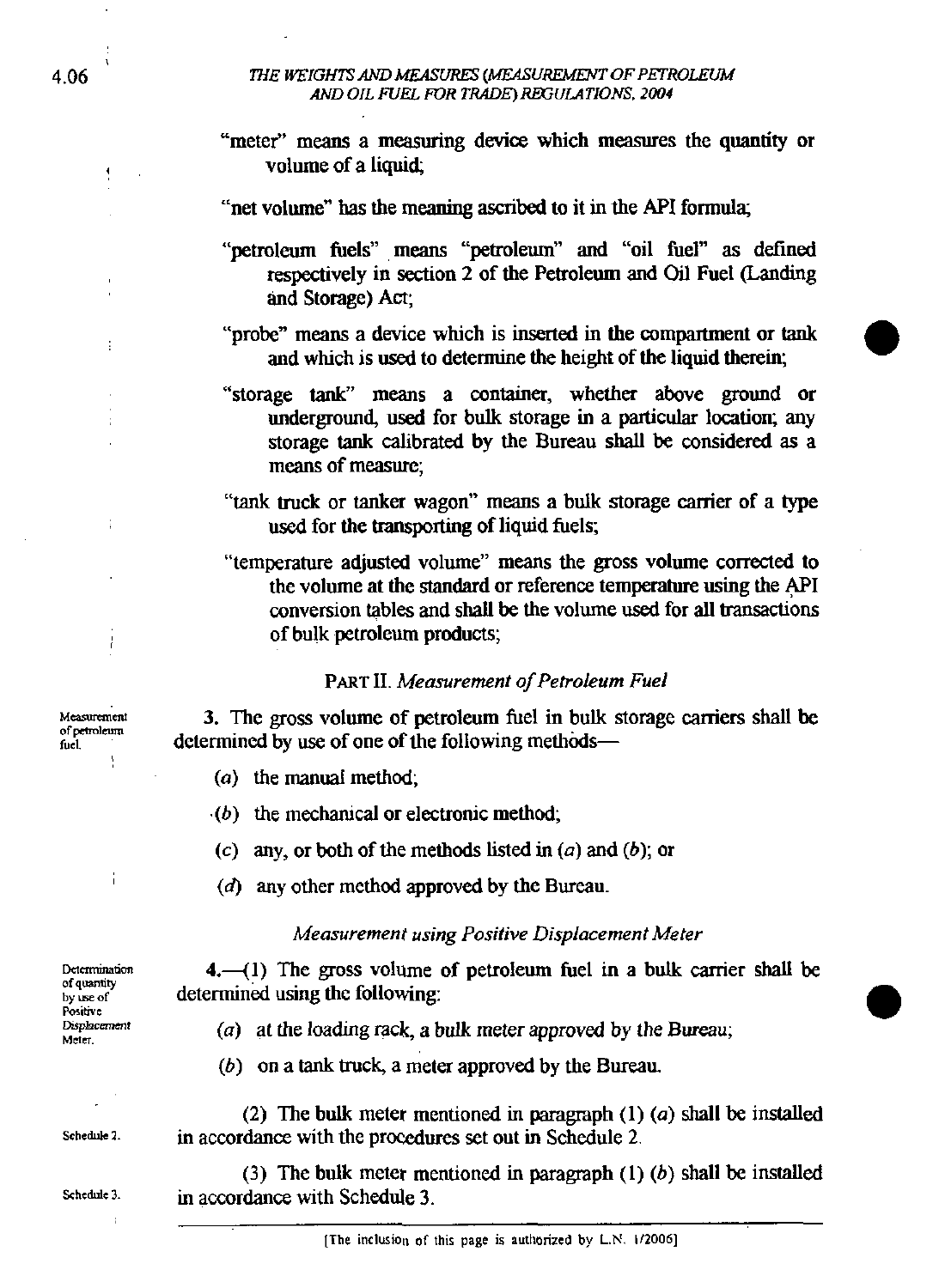# *Calihralion of Posilive Displacemenl Meter*

**5.**—(1) The Positive Displacement Meter shall be of a type which is *zesting and* displacement affected only minimally by disturbances upstream and shall be equipped with **Positive**<br>Consideration a calibrator. **ckpllummr** 

(2) A positive Displacement Meter shall be calibrated in accordance with the Open Volurnctric Prover Method or thc Master Meter Method or both methods.

(3) Where the Open Volumetric Prover Method is used to test a  $O_{\text{pen}}$ Positive Displacement Meter, the mctcr shall be tested by dispensing a  $\frac{V \text{chumel}}{P \text{tover}}$ <br>quantity of petroleum fuel at given rates of flow into a test measure of known. Method, quantity of petroleum fuel at given rates of flow into a test measure of known quantity and accuracy.

(4) The capacity of the test measure referred to in paragraph  $(3)$  shall be such that it can accommodate at least one minute's flow from the meter at normal flow rate.

(5) Where buk meters are being tested using the Open Volumelric Prover Method this test shall be done every six months or at such intervals as the tester thinks necessary or the Bureau may require.

(6) Where the Master Mctcr Method is used to test a Positive Master Meter Displacement Meter, the master meter shall be connected in series with the meter to be proved and both devices shall be operated at thc desired flow rates to purge the system and equalize the pressure.

# *Checking for Leaks*

 $6.$ —(1) Before calibration of the meter, the tester shall check to ascertain  $\frac{\text{Calibration}}{\text{process}}$  whether there are leaks in the system, using—

- *(a)* the Standing Start-and-stop Method described in paragraph (2) to **(5);**
- *(b)* the Running Start-and-stop Method described in paragraph *(6)*to **(9);** or
- **(c)** such other method whether it originates locally or from overseas, approved by the Bureau.
	- (2) Where the Standing Start-and-stop Method is employed- Standing-Start

**mMOp M&d** 

- *(a)* the flow of liquid through the master meter and the meter under **test**  shall be stopped; and
- (b) the readings on both meters shall be recorded.

**Man.**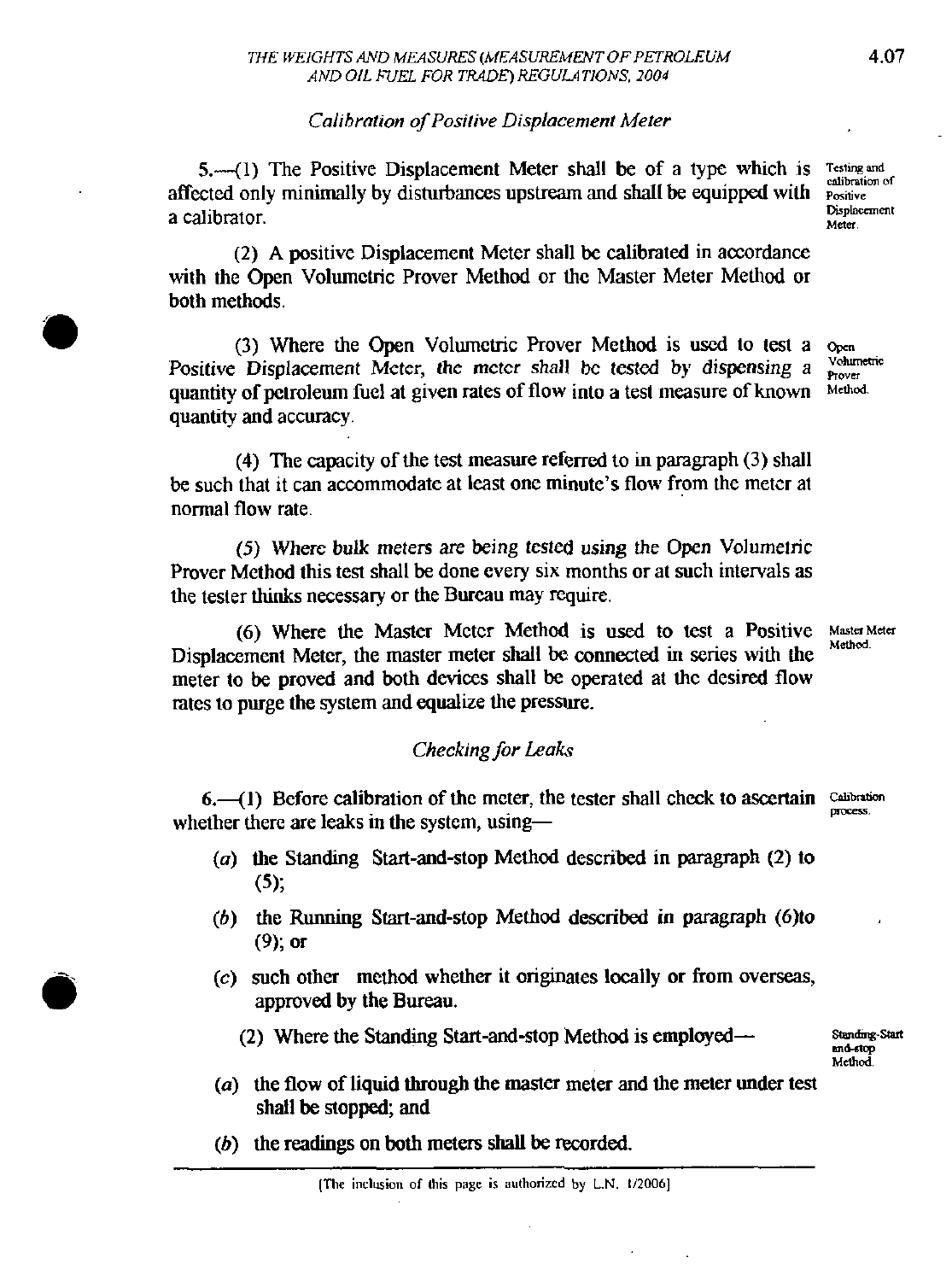(3) The flow shall be started through the two meters simultaneously by opemg a valve on the down **stream** side of the mcters to give the desired flow rate.

(4) When a sufficient time has elapsed, to provide a satisfactory proof of the meter under test; the same valve shall be closed, thereby halting the flow of liquid through both meters.

(5) The tester shall note the meter readings as well as the pressure and temperatures in such form and manner as may be prescribed.

**0** 

(6) Where the Running Start-and-stop Method is employed, the valve down stream both meters is opened until the desired flow rate is achieved.

(7) AAer flow thmugh both meters has been **in progress** for a specified time, the meter **readings** shall be taken.

(8) Flow through both meters shall be continued for a period of time; at which time the meter **readings as** well **as** pressure readings **+all 5e oacz**  again recorded and the valve shall then be reclosed.

# *Adjustments Using Positive Displacement Meter Method*

(9) Where the open volumetric prover **method** is **us&** if the difference between the quantity collected in container and the quantity registered on-

- (a) a bulk meter, exceeds predetermined tolerance of **0.05%** of lhe amount;
- (b) a retail meter, exceeds a predetermined tolerance of **0.3%** of the amount,

the meter under test shall be adjusted so **that** the difference is brought within tolerance.

**(10)** Where a master meter is used as a prover, if the difference between the readings of the master meter and that of the meter under test exceeds a predetermined tolerance, then the meter shall be **adpsted** so that the difference is either less than the tolerance or zero.

*Seal* 

**(11)** After adjustment of the meter under test is completed, the Bureau shall place tamperdetectable seals in the meter adjuster.

# Certification

(12) The Bureau on being satisfied with results of test shall issue a certificate confirming the calibration

(13) Where another register is used by electrical impulse **in** conjunction with the meter register, the readings on both shall be synchronized.

Sealing.

Adjustments using master meter method.

Concurrence in reading of meters.

Ruming Start-andstop Method.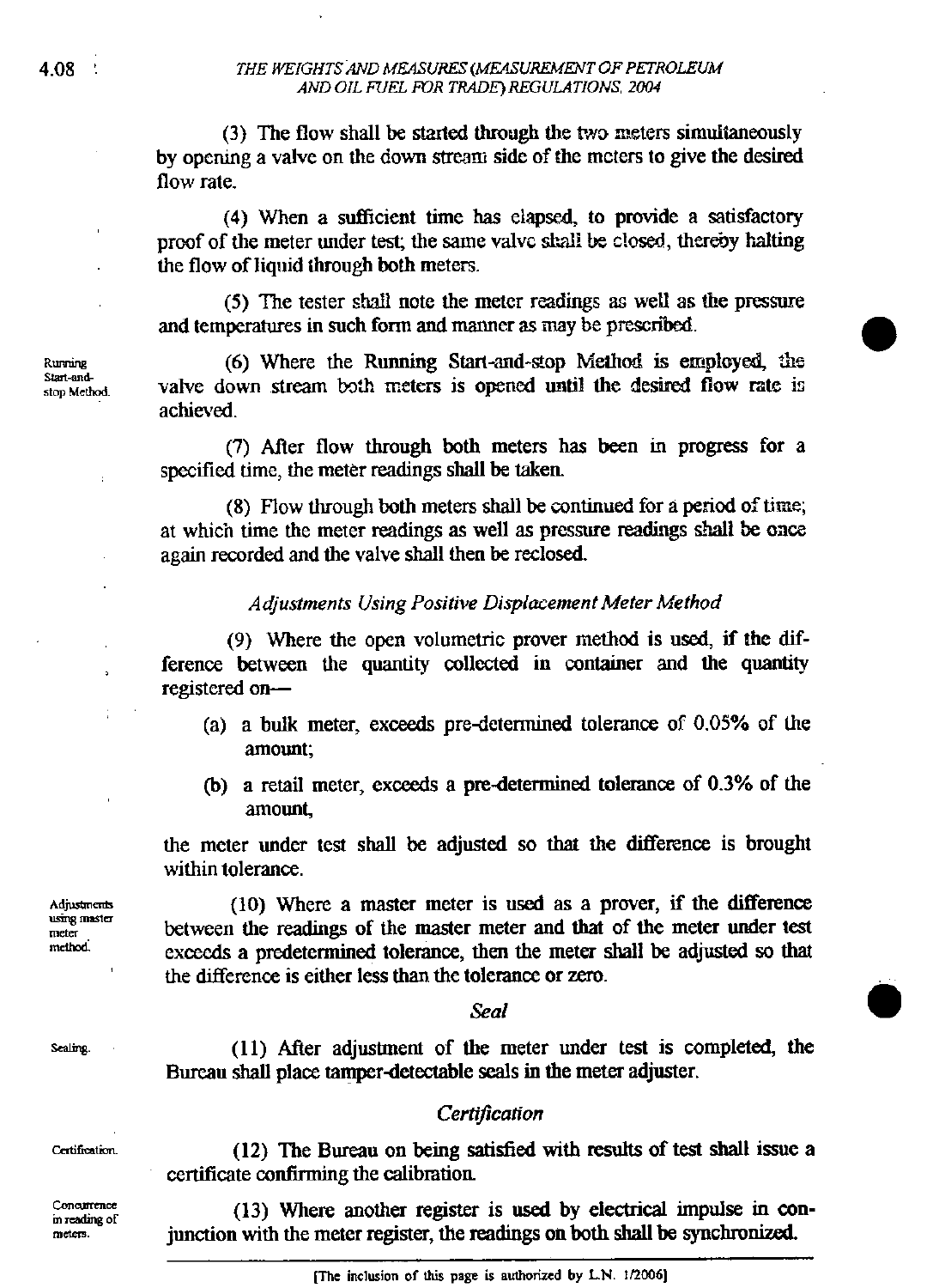# *CertiJcah'on of T&r Wagons*

**7.** (1) Every ownst of a tanker wagon whether-<br>

- *(a)* a nondetachable **unit,** that is to **say,** a **truck** as defined under section 11 of the Road Traffic Act; and
- *(b)* a detachable **mit,** & is to say, **an** articulated motor vehicle **as**  defined under section 11 of the Road Traffic Act, shall submit the unit to be certified by the Bureau.

*(2)* No tanker **wagon** &dl be certified by the Bureau **unless** it conforms to the specification set out in Schedule 4. *Schedule 4.* Schedule **4.** 

(3) The certification of a detachable unit shall not be completed until certification both tank and chassis are certified.

(4) Each detachable unit shall be fitted with a permanent (4) Each detechable unit shall be fitted with a permanent Certification identification mark or serial number which shall appear on the tank and **detachable** ceminficate.

(5) If any act or event occurs which may or does cause an alteration Re-**QIT** he **volume** of the **mmpartmenf** then the ownerlagent of the tanker wagon shall have the compartment re-certified by the Bureau of Standards before any further use. The frequency of re-certification of the volume on a routine **his** shall be **prescribed** by the Bureau of Standards.

# *Memrement and deliveiy oJFuel to Tanker Wagon*

**8.**-41) On completion of loading, the volume by meter reading shall Measurement neide in Take in the volume indicated on the compartment, which is established compartment. coincide with the volume indicated on the compartment, which is established by the mu. **b adaddition,** the depth of the liquid in the compartment shall coincide with the depth appearing on the certificate issued by the Bureau and also that appearing on the compartment. This measurement should not vary by more than the tolerance specified in section 13(4).

(2) When the required gross quantity is placed in each compartment the level of product in each compartment shall be verified by a method approved by the Bureau.

**D<sub>s</sub>—(1)** The fuel placed in each compartment of a tanker wagon at the **Measureme** loading rack shall be measured by a custody transfer meter certified by the **B**ureter. Bureau.

(2) The tempahm and **APE** gravity of the prduct **as** arrived at by a method approved by the Bureau shall be recorded so that the net quantity at standard temperature of 15°C (60°F) can be calculated.

(3) The quantity of fuel placed in a compartment may also be *Measurement* established by determining the mass of the fuel and dividing by its **by weight**. density.

detachable<br>unit.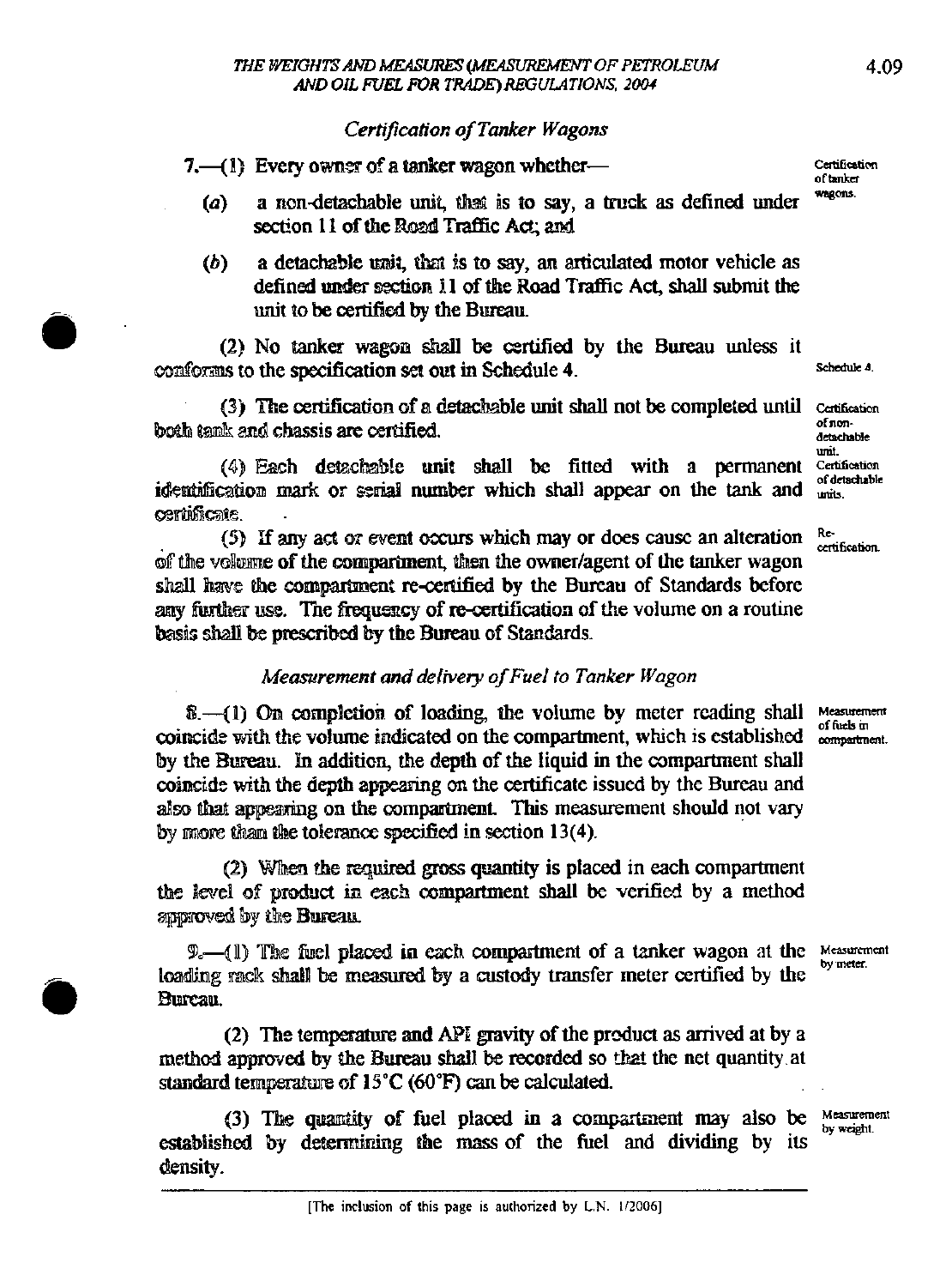# THE WEIGHTS AND MEASURES (MEASUREMENT OF PETROLEUM **ANI>01L** *mlbl bVR* **TR4UK)** *WGlJlATlONS.* **2W4**

*(4)* When the **required gross** quantity is placed in each wmpamnent, a measurement which indicates the level of the liquid in the compartment shall be taken by a measuring device approved by the Bureau

Certification of tanker wason compartment prior to use

Schedule 4

10.<sup>-</sup>(1) Fuel shall not be placed in any tanker wagon compartment which has not been certified by the Bureau as a means of measure.

(2) The Bureau will only certify a tanker wagon when all compartments satisfy all the criteria in Schedule *4.* 

(3) At the completion of the certification exercise, the Bureau shall issue a certificate to the owner of the vehicle.

*(4)* The owner of the vehicle **or** the operator of the vehicle shall ensure that the certificate is placed at a conspicuous point in the cab of the vehicle.

# *Certification of Storage Tanks*

*11.* Certification of storage tanks **as** a means of measurement shall be done in accordance with the provisions of Schedule *5.* 

# *Verijication of Quantily at Point of Delivery*

12.4) The fuel placed in a storage tank shall be measured by one of the following methods as approved by the Bureau of Standards.

- *(a)* Method *A, use* of transfer meter,
- (b) Method B, use of T-bar, calibrated dipstick or probe;
- *(c)* Method C, *use* of a storage tank;
- (d) By such other method as the Bureau may approve.

Method A

 $13.-(1)$  After the arrival of a tanker wagon at a point of delivery, the fuel in all compartments shall be allowed to settle for at least ten minutes.

*(2)* The dipstick or probe for each compartment shall be used to establish the gross quantity of liquid in each compartment.

(3) When the dipstick or probe is used, the height of the liquid in the compartment shall be determined and consequently the gross quantity is established.

*(4)* The height of the liquid as determined by the dipstick or probe shall not differ from the height certified by the Bureau, by-

 $(a) \pm 0.5$ cm for compartments with capacity up to 2,500 litres;

 $(b) \pm 0.25$ cm for compartments with capacity over 2,500 litres and up to *4,600* litres;

tanks. Schedule 5. Venfication

of quantity at point of delivery.

Certification of storage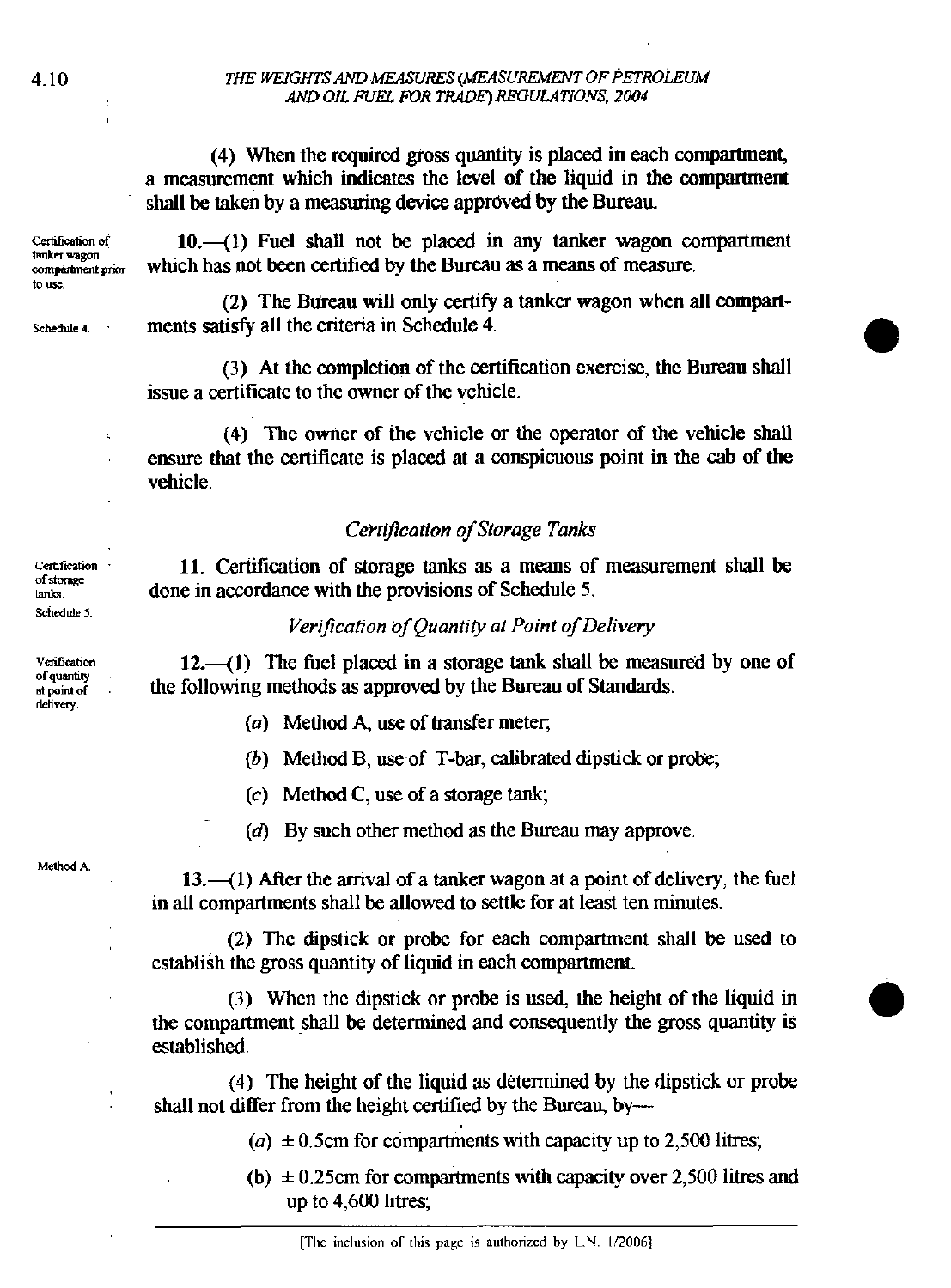$(c)$   $\pm$  0.13cm for compartments with capacity over 4,600 litres, or by such other differential **as** the Bureau may from time to time establish

(5) The dipstick **or** probe for each compartment shall be used to establish the gross quantity of liquid in each compartment where the tanker wagon compartment is considered as a means of measure in accordance with  $_{\rm{SchefulelS}}$ Schedule 5.

(6) The product carried in the compartment shall be deposited in the storage tank.

(7) The initial quantity in the storage tank shall be determined  $_{\text{Method B}}$ immediately before the delivery from the tanker wagon

(8) The fuel shall be then deposited in the storage tank and the product allowed to settle for five minutes.

(9) The quantity in the tank shall again be determined

(10) The difference between the quantities shall be considered to be the quantity delivered if the storage tank is considered to be the means of measure.

(11) A flow meter approved by and certified by the Bureau shall be  $_{\text{Method C}}$ used.

(12) On the **arrival** of the tanker wagon at the point of delivery, a flow meter shall be attached to the outlet pipe in order to measure the liquid.

(13) If such a device is already attached to the outlet pipe, that device shall be used to measure the liquid.

(14) The meter is then reset or the totalizer indication read and the liquid is passed through the meter.

(15) After delivery through the meter is made the tester shall record-

(a) the quantity delivered and the final totalizer indication;

(b) the difference between both totalizer indications, *that* is the opening and closing totalizer indications, is then to be found.

14. $-(1)$  The petroleum fuel being delivered to the retail consumer shall **product at point** of be measured by the meter of the relevant pump.

delivery to<br>retail<br>customer.

(2) **Quanaty** delivered shall be clearly displayed by the pump. **E~CT** 

(3) The owners of the petrol pumps shall ensure that these devices are properly serviced, calibrated and tested at periods not exceeding six months.

**<sup>[</sup>The** inclusion **of this page is autha6zed by** L.N. **112006]**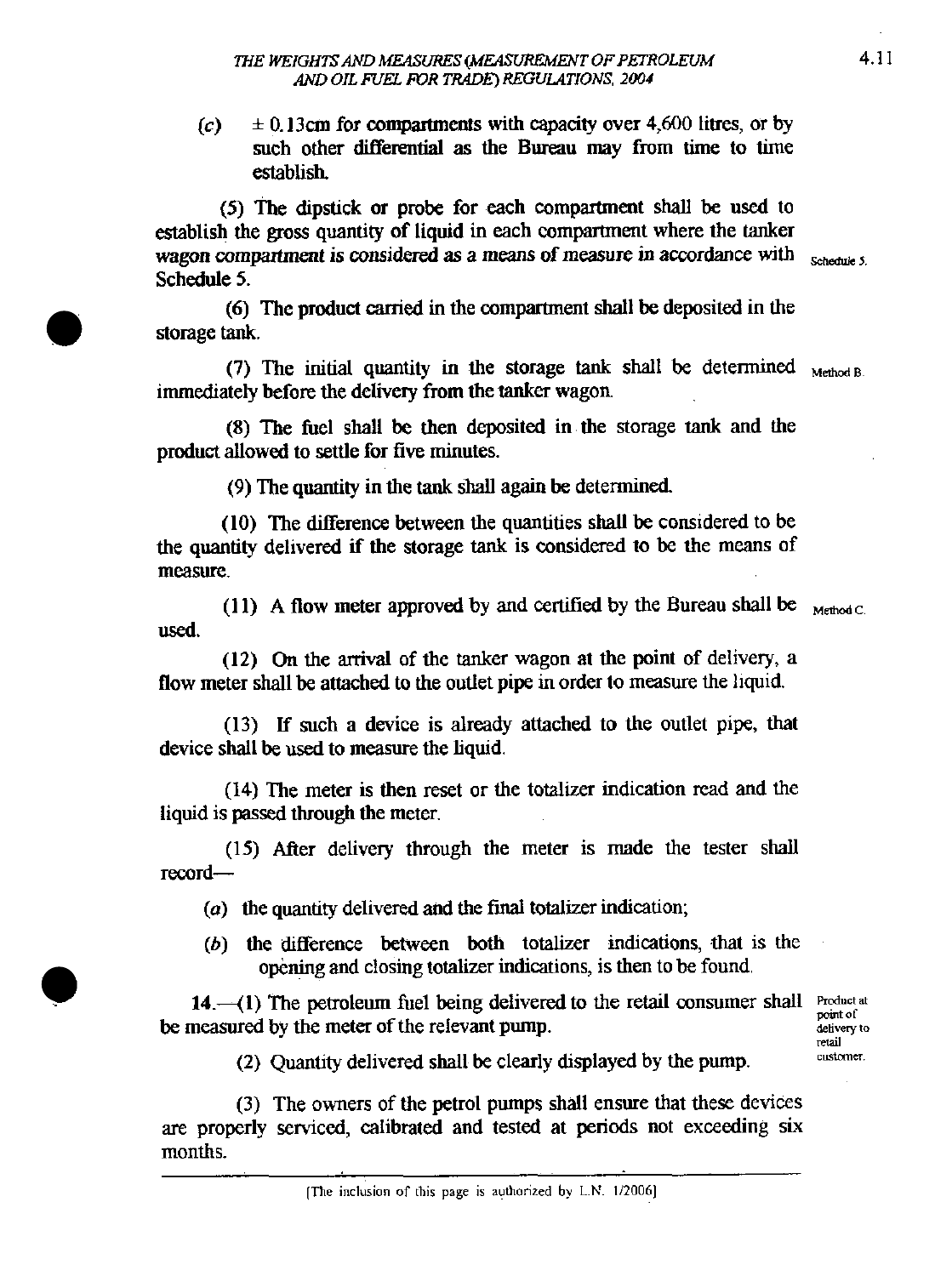(4) These devices shall also be certified (for accuracy at least once annually by the Bureau).

15.—(1) Any person who violates any provision of this Act or Regulations promulgated pursuant thereto shall be guilty of a misdemeanor and upon conviction shall be subject to a fine of not more than Two Thousand dollars (\$2,000.00) or imprisonment for not more than twelve (12) months or both.

### **SCHEDULE 1**

(Regulation 2)

### **API** Formula

#### The API Formula is:

| VCF                       | $\qquad \qquad =$        | Volume at base or reference temperature (T)                                                                                                   |
|---------------------------|--------------------------|-----------------------------------------------------------------------------------------------------------------------------------------------|
| $V_T$                     | $=$                      | density of liquid at any temperature (t)                                                                                                      |
| v                         |                          | density of liquid at base or reference temperature (T)                                                                                        |
|                           |                          | ρ                                                                                                                                             |
|                           | $=$                      | O <sub>T</sub>                                                                                                                                |
| $VCF =$                   |                          | Volume Correction Factor for adjusting liquid volume at temperature T to<br>volume at $60^\circ$ F (15.6 $^\circ$ C)                          |
|                           |                          |                                                                                                                                               |
| where                     |                          |                                                                                                                                               |
| $VCF -$                   |                          | volume correction factor for any liquid                                                                                                       |
| ехр                       | $\overline{\phantom{m}}$ | the base of natural logarithm (2.718281828)                                                                                                   |
| $a_T$                     |                          | the cubical coefficient of the thermal expansion per unit degree of temperature of<br>the liquid at a standard temperature. See equation (2). |
| t                         | $\rightarrow$            | observed temperature of the liquid                                                                                                            |
| т                         | $\overline{\phantom{0}}$ | Reference or standard temperature (60°F or 15.6°C).                                                                                           |
|                           | $\Delta t =$             | $t-T(C)$                                                                                                                                      |
|                           |                          | The value of $\alpha_T$ for entry in equation (1) is obtained from                                                                            |
| $\mathbf{a}_{\mathrm{T}}$ | ⇒                        | $(K_{o}+K_{1}D_{T})$                                                                                                                          |
|                           |                          | P <sub>2</sub><br>τ                                                                                                                           |

#### where

 $K_0$  and  $K_1$  are constants given in Table 1 for the different liquid groups

 $\rho_T$  liquid density (kg/m<sup>3</sup>) at the standard temperature T.

NOTE: It is not necessary to use this formula explicitly to calculate the volume correction factor and hence the volume at the reference or base temperature given that at any other temperature as tables with correction factors are available for use. These tables are API 2540, Tables 6A and 6B. The volume correction factor (VCF) can be found from these tables for a given liquid API and temperature.

Offences.

 $\,$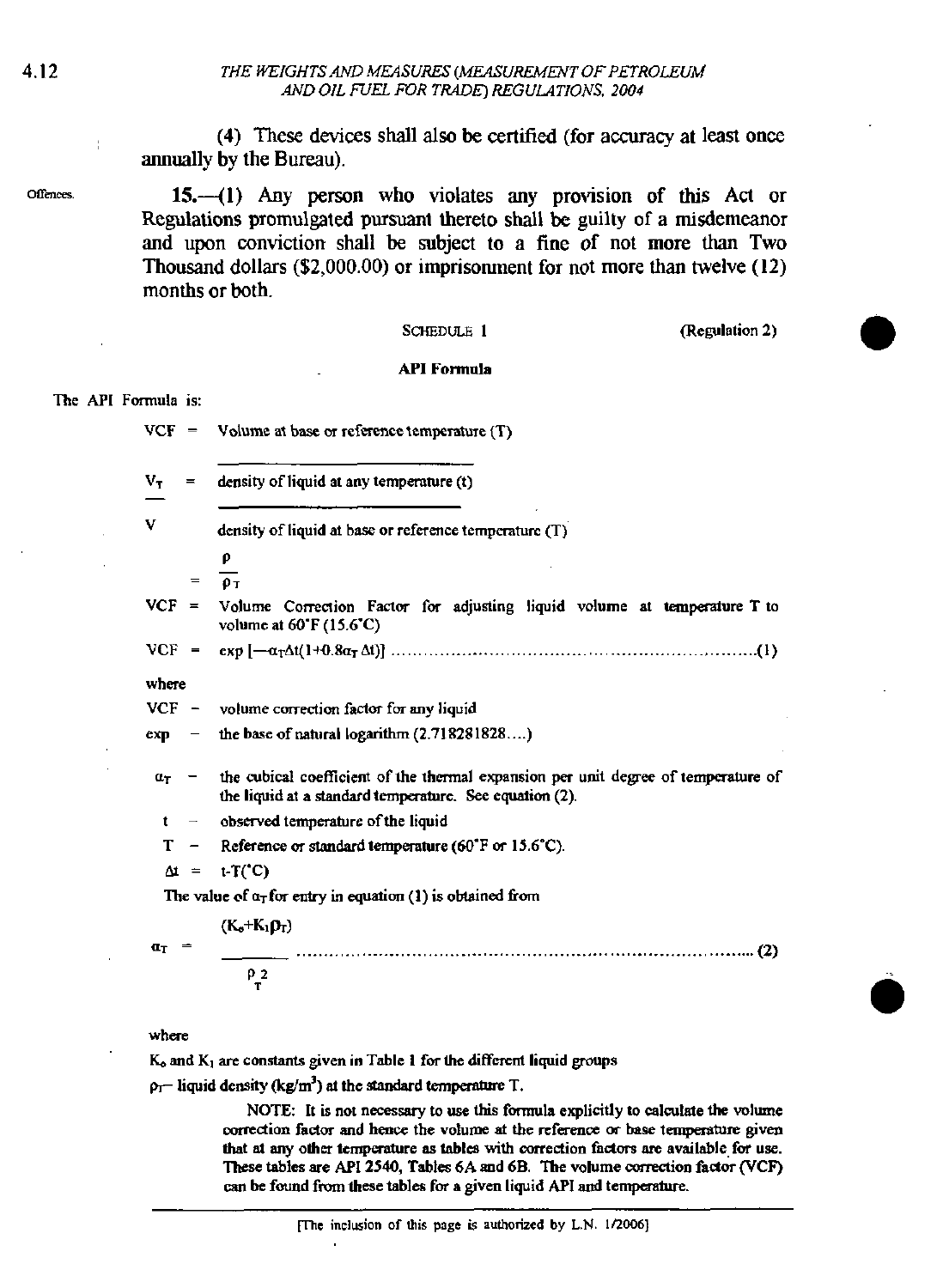SCHEDULE 1, contd.

#### **Calculation Using API Formula**

Fuel Oil

API Gravity is 14.5 at 15.6°C

Specific Gravity (SG) = 141.5/(131.5 + API) = 141.5/(131.5 +14.5)

 $= 0.969178$ 

Density ( $\rho$ ) = 969.18 kg/m<sup>3</sup>

A sample of fuel oil has a density of 969.18 kg/m<sup>3</sup> at standard temperature 15.6°C. Calculate the Volume Correction Factor (VCF) which should be applied to its observed value at an ambient temperature of 35°C and calculate its volume at standard temperature of 15.6°C if observed volume at 35°C is (i) 2273 (ii) 4546 litres.

#### Computations

Given ( $\rho_T$ ) the density of 969.18 kg/m<sup>3</sup> at 15.6°C and using the appropriate table and formula we obtain.

Cubical expansion coefficient of liquid at standard temperature (T).

$$
\alpha_T = \frac{(K_0 + K_1 \rho_T)}{(\rho_T)^2}
$$

 $\alpha_T$  (186.9696+(0.4862x969.18))/(969.18)<sup>2</sup>

 $a_1$  = 0.000701 per 1°C

VCF = exp  $[-\alpha_T \Delta t(1+0.8\alpha_T \Delta t)]$ 

 $=$  exp [-0.000701 x 20 x (1 + (0.8 x 0.000701 x 20))]

 $= 0.985923$ 

(The value from the API/ASTM Table 6\b for Petroleum Products (page 65) gives the VCF corresponding to 35°C as 0.9863).

The volume at the standard temperature given ambient temperature of 35°C and a measured volume 2273 litres is (0.985923 x 2273) litres = 2241 litres.

The volume at the standard temperature given ambient temperature of 35°C and a measured volume 4546 litres is  $(0.985923 \times 4546)$  litres = 4482 litres.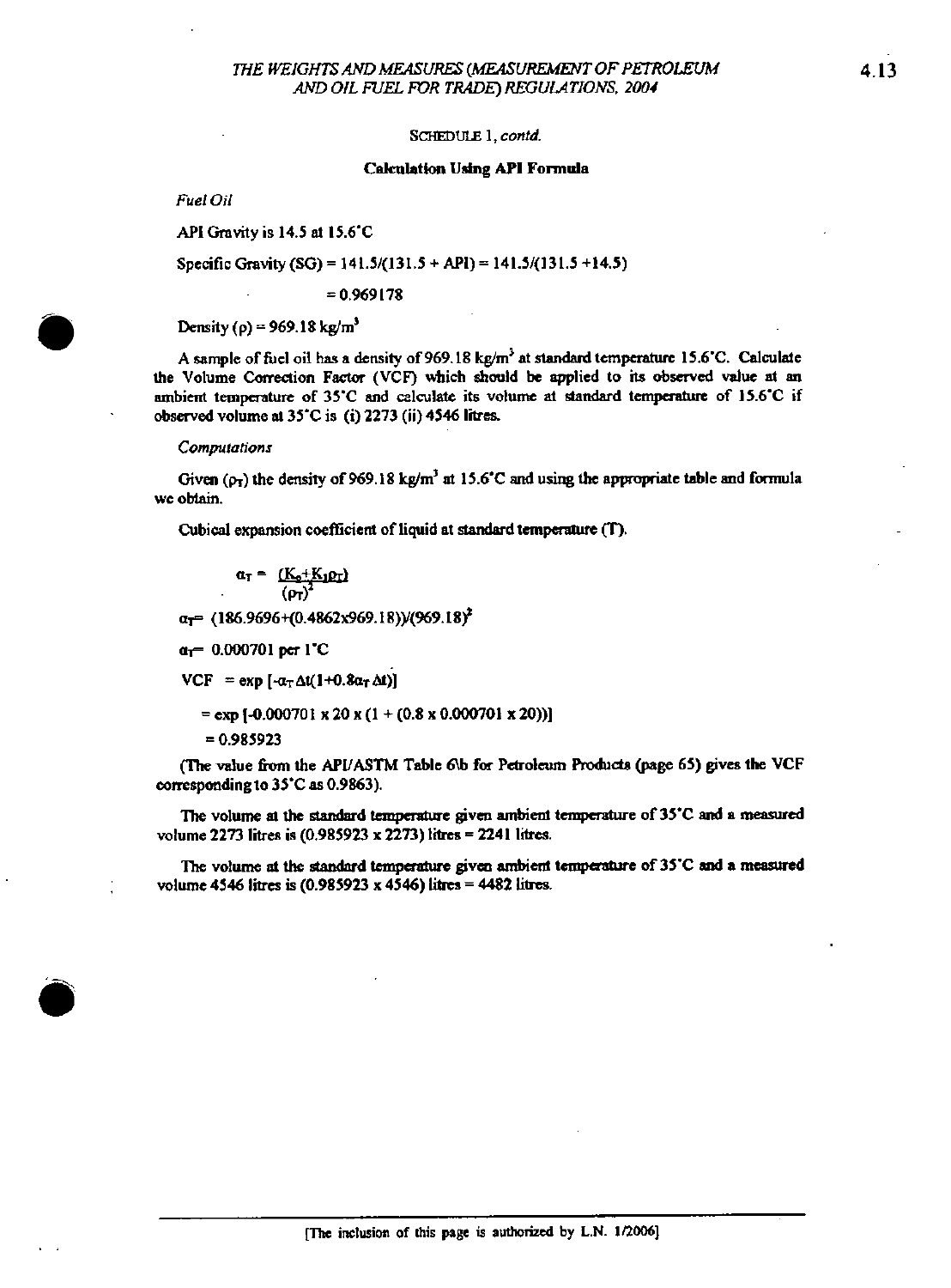# THE WEIGHTS AND MEASURES (MEASUREMENT OF PETROLEUM AND OIL FUEL FOR TRADE) REGULATIONS, 2004

### SCHEDULE 1, contd.

# TABLE 1

| Petroleum<br>Liquid Groupings | Density Limits<br>For Application<br>$\frac{\text{kg}}{\text{m}^3}$ at 15.6<br>*C/60*F) | <b>API</b> Gravity<br>(at 15.6 °C/60 | Constant for<br><b>Equation 2</b><br>K. | Constant for<br><b>Equation 2</b><br>$K_{1}$ |
|-------------------------------|-----------------------------------------------------------------------------------------|--------------------------------------|-----------------------------------------|----------------------------------------------|
| Crude Oils                    | $611.2 - 1075.4$                                                                        | $100 - 0$                            | 613.9723                                | 0.0                                          |
| Products-<br>Gasoline         | $653.5 - 779.3$                                                                         | $85 - 50$                            | 346.4228                                | 0.4388                                       |
| Products---Jet<br>Fuels       | 779.3-839.3                                                                             | $50 - 37$                            | 594.5418                                | 0.0                                          |
| Products-Fuel<br><b>Crils</b> | 839 3-1075.4                                                                            | $37 - 0$                             | 186.9696                                | 0.4862                                       |

# Temperature limits for application

| Density (kg/m <sup>-</sup> ) | API gravity (at 15.6 °C/60 °F) | Temperature Limits |          |
|------------------------------|--------------------------------|--------------------|----------|
|                              |                                | .С                 | • г      |
| $611.2 - 779.3$              | $100 - 50$                     | $(-18)$ to 93      | 0 to 200 |
| $779.3 - 824.7$              | $50 - 40$                      | $(-18)$ to $121$   | 0 to 250 |
| 824.7-1075.4                 | $40 - 0$                       | $(-18)$ to 149     | 0 to 300 |



(Top Loading) (See Appendix 1 and 1A)



NOTE: All sections of line that may be blocked between valves should have provision for pressure relief.

t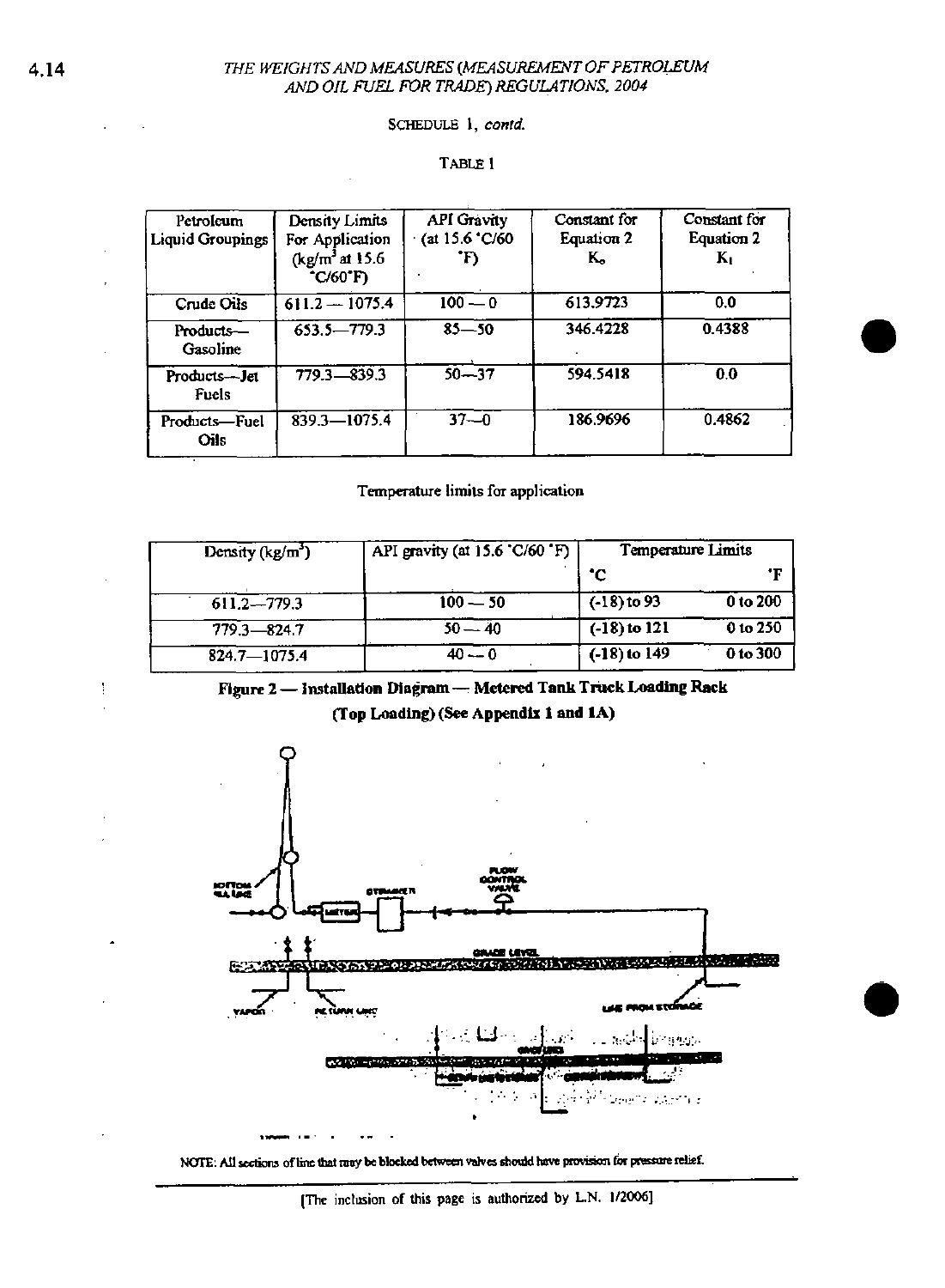SCHEDULE 1, contd.









[The inclusion of this page is authorized by L.N. 1/2006]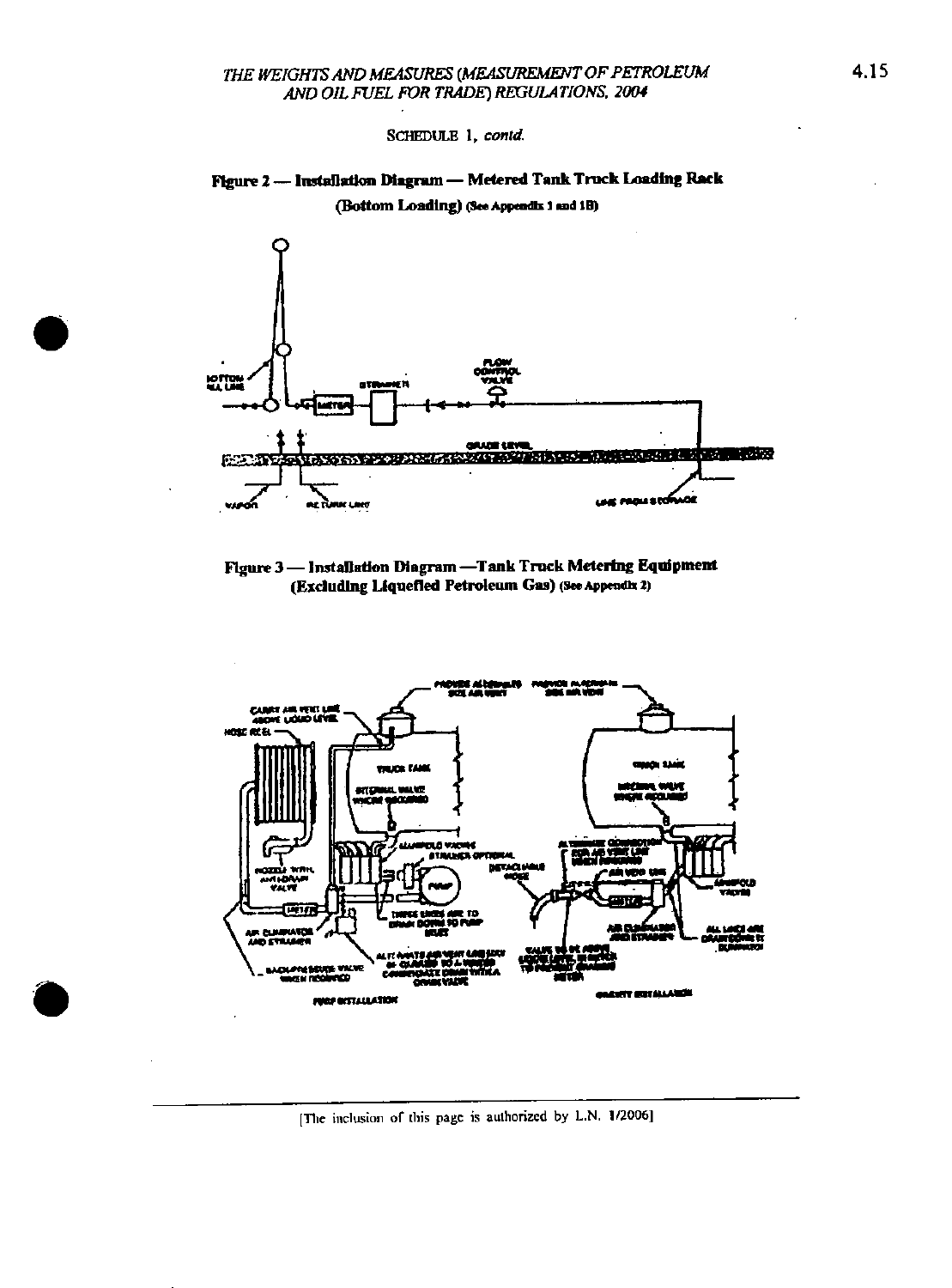#### **SCHEDULE 2**

(Regulation 4(2))

#### Installation of Meters on Loading Racks using Top or Bottom Loading

Loading piping shall be designed to prevent drainage of liquid from the meter, and to assure that the terminus of undelivered liquid will occur at the seme point in the piping every time the flow through the meter is stopped by closing the normally used loeding valve.

Figures 1 and 2 are schematic diagrams of typical meter installations at loading racks for low-vapour-pressure liquids which relates to top and bottom loading.

The recommendations for bottom loading island and truck equipment (Figure 3) are described in Recommended Practice 1004, Bottom Loading and Vapor Recover for MC 306 Tank Motor Vehicles. During bottom loading the loader is not required to be on top of the truck. However, since the filling of the vehicle compartment cannot be observed by the truck loader, the meter shall be equipped with a device preset to shut off the flow of product after a predetermined amount has been metered. Also, an overfill shutdown system should be provided in the event that too large a volume enters the preset device or that the vehicle compartment was not empty before loading commenced.

#### SCHEDULE 3 (Regulations 7 (3) and 12)

#### Installation of Meters on or to Bulk Storage Carriers

Figure 3 is a schematic diagram, which embodies the essential items of metering systems installed on tank trucks. All such installations shall include adequate gas (air or vapour) elimination equipment. Special consideration should be given to the design of tank outlet connections equipped for gravity delivery to minimize the entrance of air in the case of deliveries by gravity through a downstream side of the meter. In deliveries by truck pump, with delivery hose permanently attached to meter outlet and with the hose remaining liquid-filled, the air or vapour climinator vent shall be piped to the top of the truck compartment, or to a suitable condensate tank.

Truck meters fed by a pump shall be equipped with back-pressure valves, or other suitable means, where an added back-pressure is required to make the air eliminator operate effectively and to keep the meter full of liquid.

To prevent drainage of the meter, gravity truck meters must be installed so that the outlet drain level is at a higher elevation than the body of the liquid in the meter.

Meters shall be installed in such a manner as to minimize the effect of vibrating strains and the possibility of mechanical damage.

#### SCHEDULE 4 (Regulations 7 (2), 10(2) and 13(5))

#### Specification for Bulk Storage Compartment Specification

The compartment is a dipstick measuring system which is defined as any measuring equipment comprising a compartment with a datum surface and an associated dipstick with a datum face. The majority of such systems are used for delivery of petrol. For dipstick measuring system to function correctly it is important that the compartment is designed correctly.

#### Notes on Compartment Design

The following notes give guidance on some aspects of compartment design:

No air should be trapped on filling or liquid retained on emptying. This point must  $\mathbf{1}$ be considered in the design of battles and stiffeners.

 $\frac{1}{2}$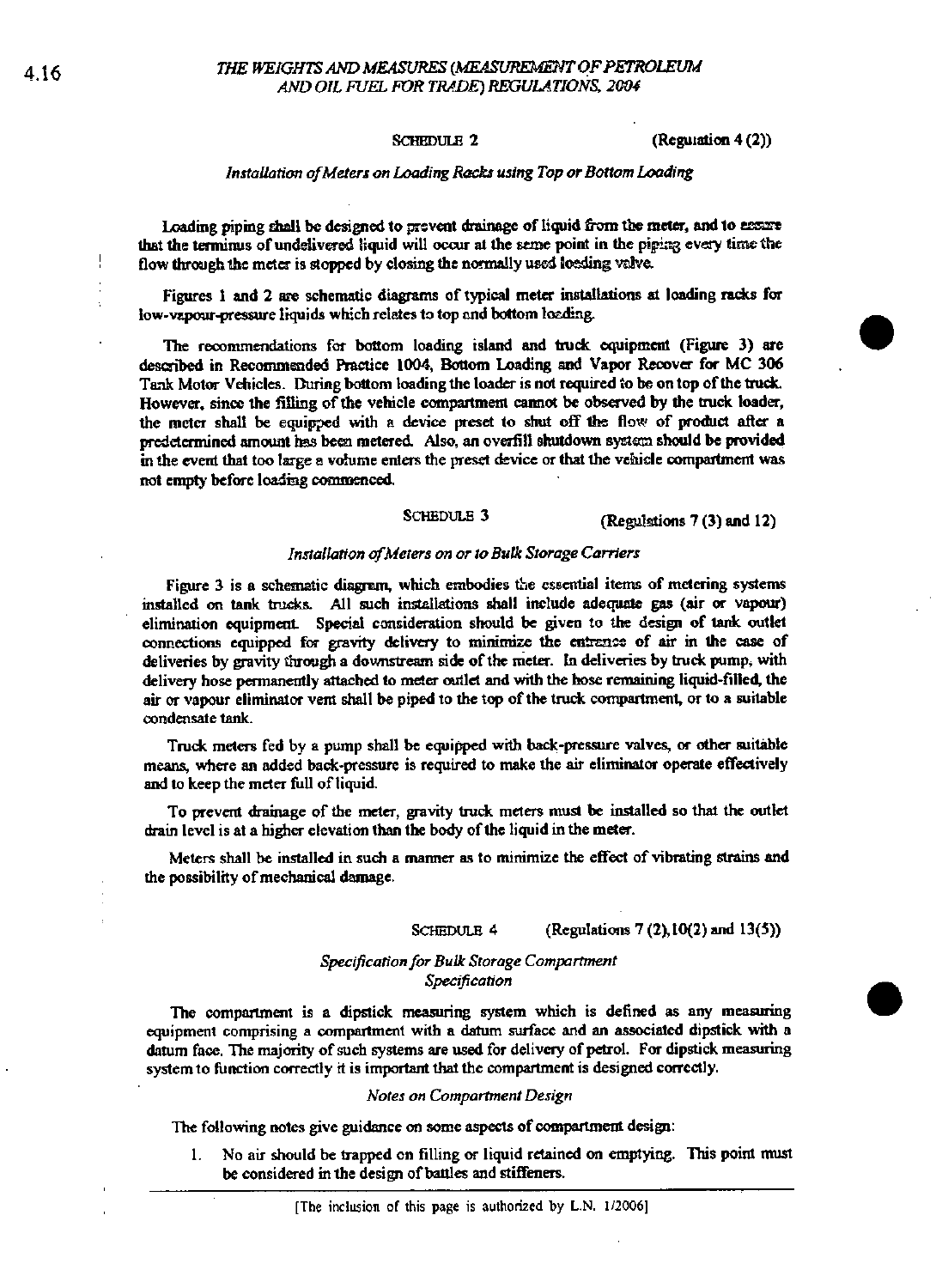#### SCHEDULE 4. contd.

- 2. Dividers between compartments should be designed to minimize deflection. The effect on liquid level will be greater on small compartments adjacent to large compertments. The liquid level should not alter by more than 3 mm when the adjacent compartments are empty or full. Compartments will be calibrated and tested using water, which is denser and more stable than hydrocarbon fuels.
- 3. Compartments should be symmetrical where possible. The direction of curvature of dividers should therefore be considered accordingly.
- 4. The dipstick and diptube should lie as near as practicable to the longitudinal and transverse centre lines of the compartment to minimize the effect of tanker tilt on the dipstick reading. Dipstick storage tubes, where fitted, should be positioned away from the transverse centre line of the compartment to avoid confusion.
- 5. The dipstick should reach to within 20mm of the bottom of the compartment below the diptube and should also show a wet dip when the compartment contains 14% of its nominal volume of liquid. Where necessary, dip sumps should be provided in compartments with sloping bottoms.

### Principles of Construction of Dipstick

- The cross-section area should not exceed 5cm, that is 25% of the minimum cross- $\mathbf{L}$ sectional area of the dipstick guide tube.
- The dipstick guide tube should have a continuous slot and is preferred to regularly  $2.$ spaced holes.
- $3<sub>1</sub>$ The dipstick should have a handle.
- 4. The compartment number and the tanker wagon code or licence number should be marked on either side of the blade at the cross-piece end.
- 5. The number on the dipstick should not extend more than 50% of the distance below the lower edges of two adjacent scale marks.
- The bottom two and top three major scale divisions may be subdivided, providing 6. that all the subdivisions are of equal value, are numbered and do not contravene the 50% rule.
- 7. A dipstick calibrated with only a maximum capacity should only be used for full compartment deliveries.

#### Manner of Use

- 1. The dipsticks should be accurately marked in units of length and the product level in each compartment should be determined by the use of the dipstick. The level would then be compared against a certified calibrated chart.
- 2. The liquid in the compartment should be allowed to settle before the dipstick is inserted.
- The dipstick should be inserted slowly in the liquid in order to obtain a correct  $3<sub>1</sub>$ indication of height or quantity.

Requirements under which the Bureau of Standards will Certify a Tanker Wagon Compartment as a Means to Measure Fuel for Use in Trade

- All compartments shall be fitted with operable internal (foot) valves. 1.
- $2.$ The compartment shall be able to be completely drained so as to prevent any entrainment of liquid in the pipeline.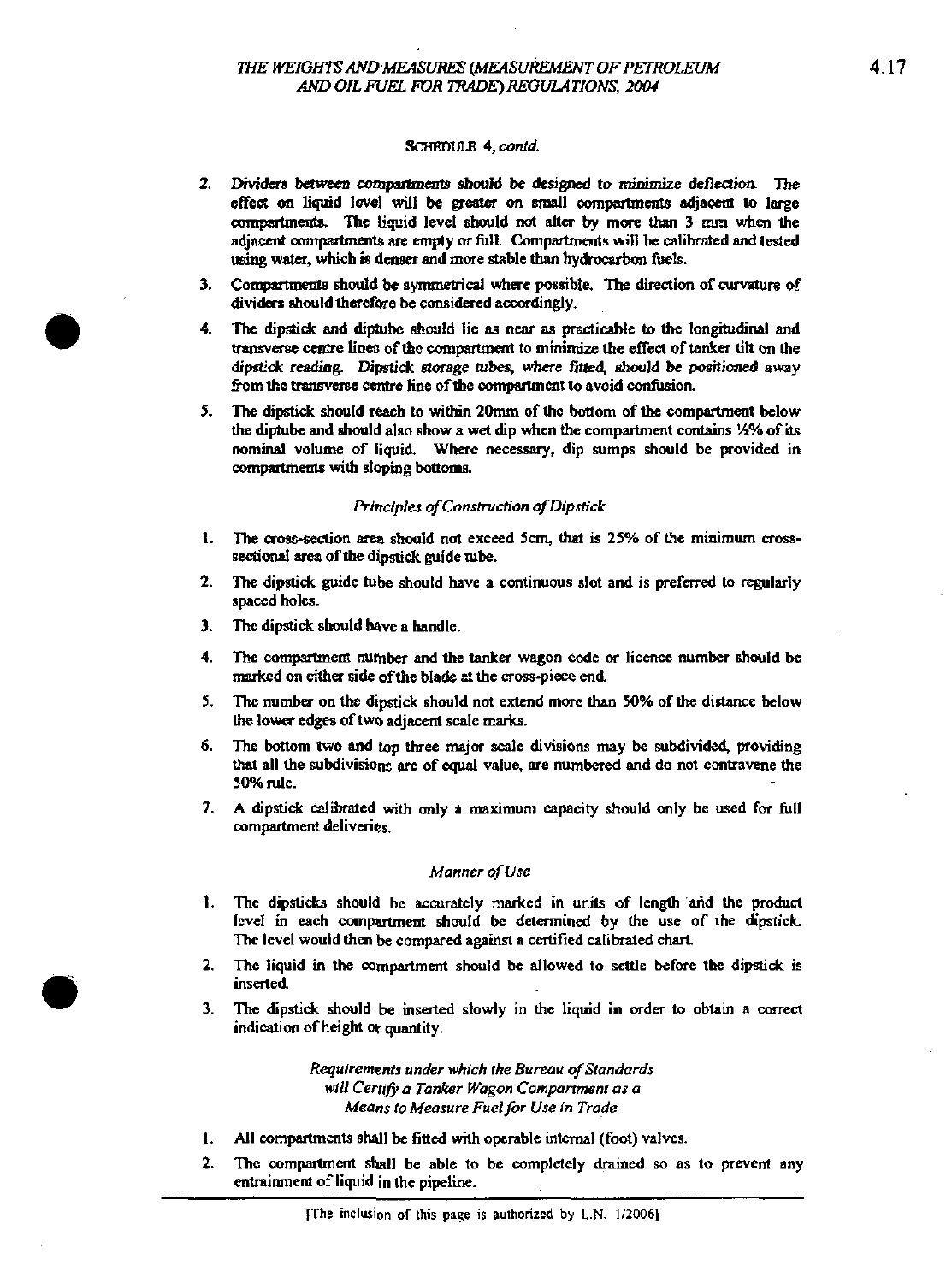#### SCHEDULE 4. contd.

- **3.** An entrainment test should then be done on the compartment wilh a small test measure (a 20 litre measure is suggested) which has a valid certificate issued by the Bureau of Standards.
- **4. Ma** the **eatrainmmt tea** is passed, an amam of liquid is placed in **the**  compartment. If the liquid is placed in increments, each level of liquid should be marked on the dipstick. In the case where the total quantity is transferred in one draft then only one **mark** is required.
- 5. A certificate will then be issued by the Bureau and will give particulars of the tanker **wagon,** identify **the** location afthe compartment m the **tanker** wagon and **quote** the **auantitv** atablished **bv** calibration and **the** heirht at which lhat **want&** is found. The height of the liquid in each compartment and the quantity found at that height is then to be clearly **marked** near **the** hatch of the companmem
- *6.* Uany an or evem anvs which may or does **mse** an aheration of **the** volume of the compartment then the **owner** or operator of the **tanker** wagon shall be required to have the **tanker** wagon re-catified by the Bureau **bef6re any** further use of the compartmcrd

**SCHEDULE 5** (Regulation 11)

#### Certification of Storage Tanks as a Medium Means of Measurement

- 1. Storage tanks shall be installed in accordance with existing applicable guidelines.
- 2. The owner shall present to the Bureau documentary evidence showing that the tank is not leaking.
- **3.** ~ny storage **tank** to **be** used **as** means of m-e shall be certified by the Bureau. The certification of these tanks shall be carried out by the Bureau or an agency accredited by the Bureau. Owners of these tanks shall inform the Bureau that they wish to have the tanks recertified if this is required before the prescribed period elapses. Recertification shall be done at intervals as prescribed by the Bureau.
- **4.** Upon completion of **the** test-
	- **(a)** the pawn who **pesmlcd** the qupmcnt for testing shall pay to the Bureau a fee calculated according to the formula set out in the Schedule below:

#### SCHEDULE

#### *Fmulo for* Calculation *ofFee*

#### **Cost per man hour =**  $S$ **alary per annum of inspector**  $x$  **factor No.** ofhans per **snmun** waked for Bureau

- Note: The factor is based on the cost of the Bureau's operations during the last financial year preceding the date of the test.
- (b) If the equipment which is tested satisfies the requirement of these Regulations the **Bureau** shall isme **s** certificsfe.
- 5. The certificate shall include the levels at which various volumes of liquid are to be found
- *6.* **TlE s.ysystrm can** then be foa~idaed **as s** means of **mawmeot** and be used to **dctaminc** the gross quantity of Liquid **moved** or deposited **ss** well **ss** the amount in the custody of the owner/operator.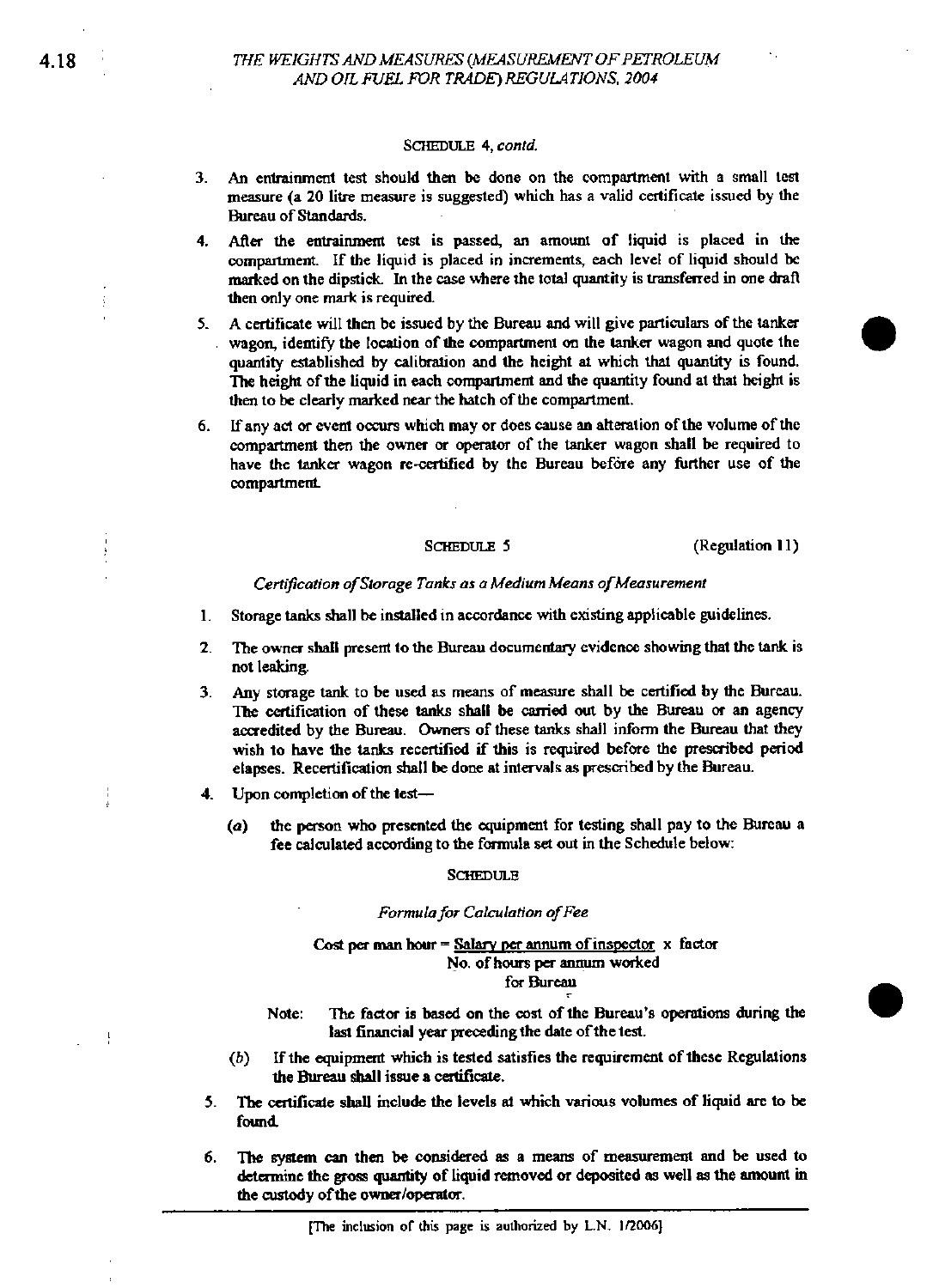# **ORDER**

# *(under First Schedule to Act)*

# THE WEIGHTS AND MEASURES (INTERNATIONAL DEFINITIONS) **ORDER, 1976**

*(Made by the Minister on the 31st day of May, 1976)* **L.N. 176/76** 

**Amd(** : **L.N. 57~177** 

1. This Order may be cited as the Weights and Measures (International Definitions) Order, 1976.

2. The metre, litre, kilogram, ampere, ahm, volt, watt and second shall for the purposes of measurements of length, capacity, mass, electricity and time have the meanings respectively assigned to each unit in the Schedule, being the meanings appearing to the Minister **schedule.**  to reproduce in English the international definitions **d** or resolutions on the said units in force at the 31st day of May, 1976.